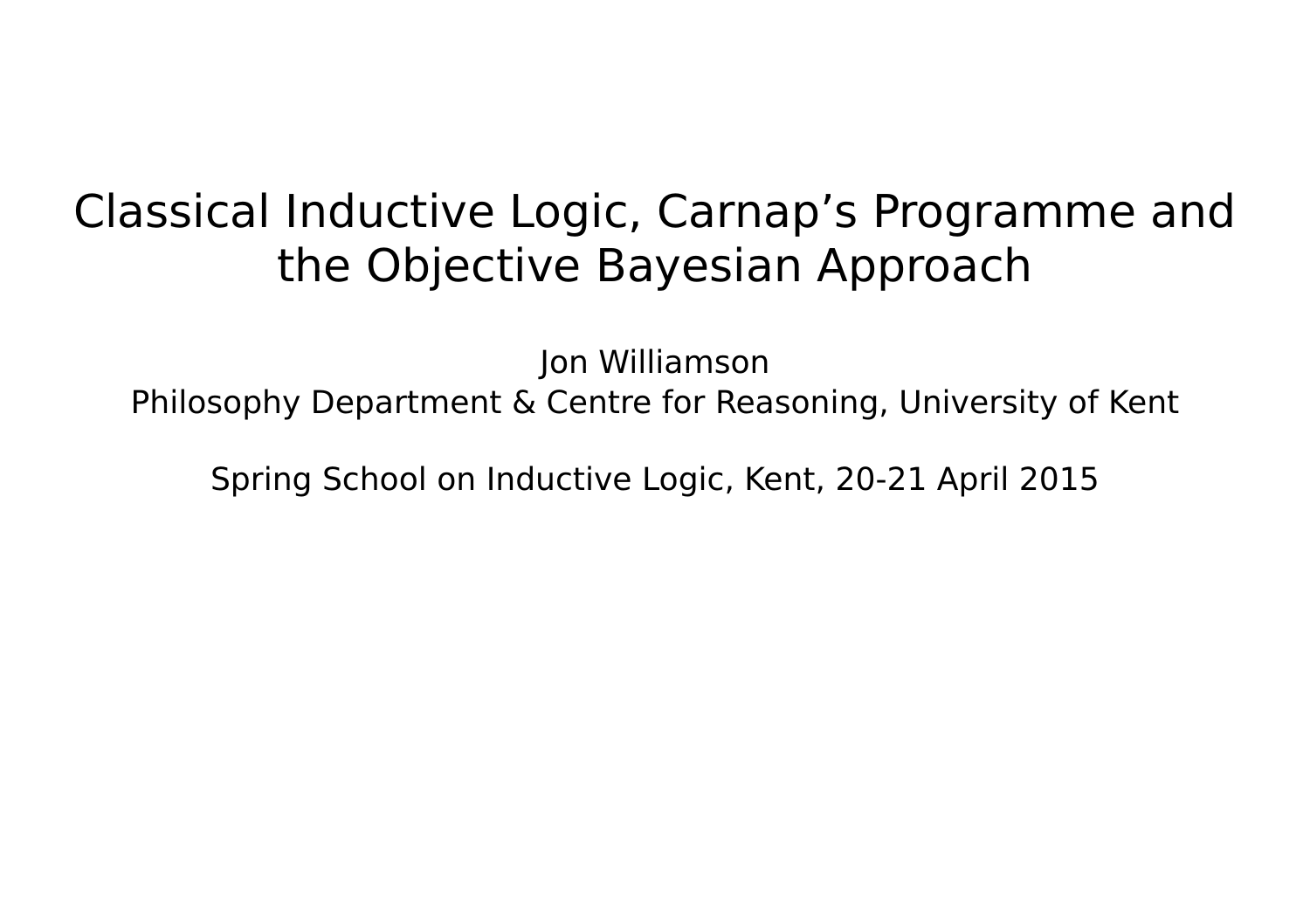# **Contents**

- [1 Classical Inductive Logic](#page-2-0)
- [2 Carnap's Programme](#page-18-0)
- [3 Objective Bayesian Inductive Logic](#page-35-0)

#### **[Bibliography](#page-41-0)**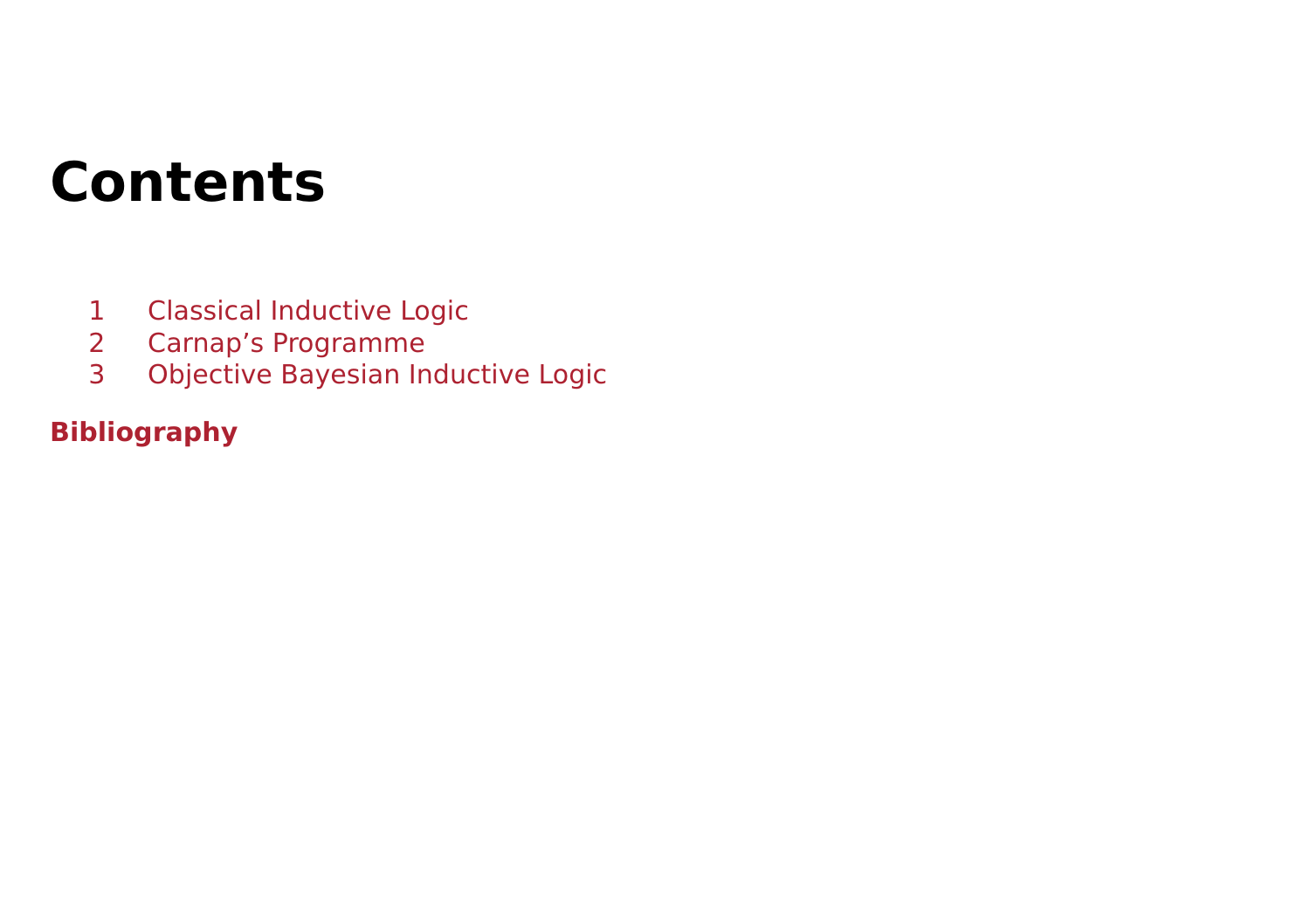## <span id="page-2-0"></span>**1 Classical Inductive Logic**

Consider the following argument in propositional logic:

$$
\begin{array}{c}\n a \rightarrow b \\
 b \\
 \hline\n a\n \end{array}
$$

We can ask whether the argument is deductively valid:

 $a \rightarrow b$ ,  $b \not\equiv a$ ?

We know the argument is invalid by considering its truth table:

| а  | b | $a \rightarrow b$ | ŋ | a  |
|----|---|-------------------|---|----|
|    |   |                   |   |    |
| л. | F | c                 | F |    |
| F  |   | T                 |   | E. |
| F  | F |                   | E | E  |

Hence this argument, **affirming the consequent**, is deemed fallacious:  $a \rightarrow b$ ,  $b \not\models a$ .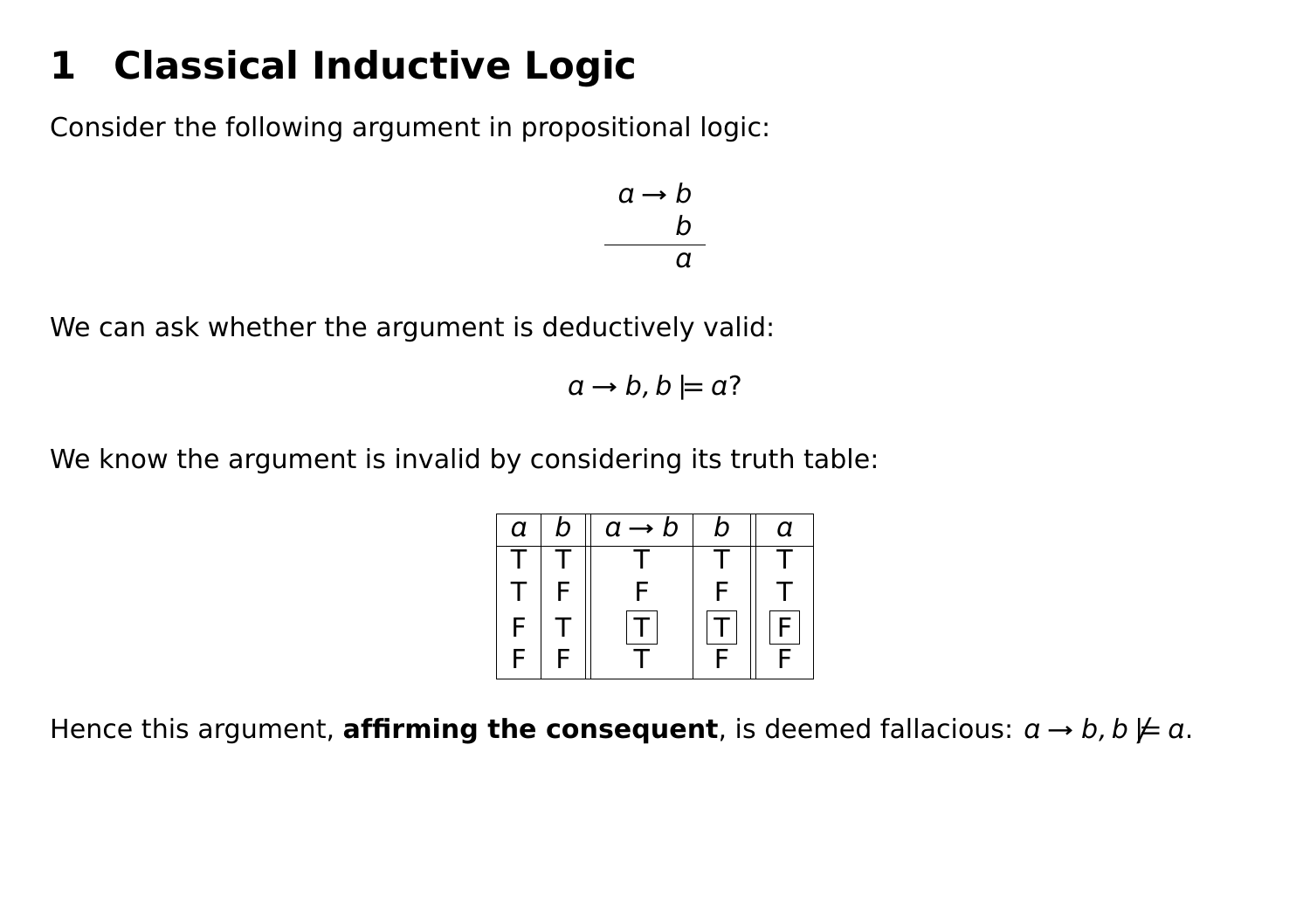While the argument seems a poor one from a deductive point of view, we can ask:

**Partial Entailment.** To what extent is the conclusion *plausible*, given the premisses?

IE What level y of plausibility attaches to the conclusion, given the premisses?

 $a \rightarrow b$ ,  $b \approx a^y$ .

**Support.** To what extent do one or more premisses make the conclusion more plausible than it is in their absence?

IE To what extent do the those premisses support the conclusion?

EG Compare y and z where  $a \rightarrow b$ ,  $b \approx a^y$  and  $a \rightarrow b \approx a^z$ .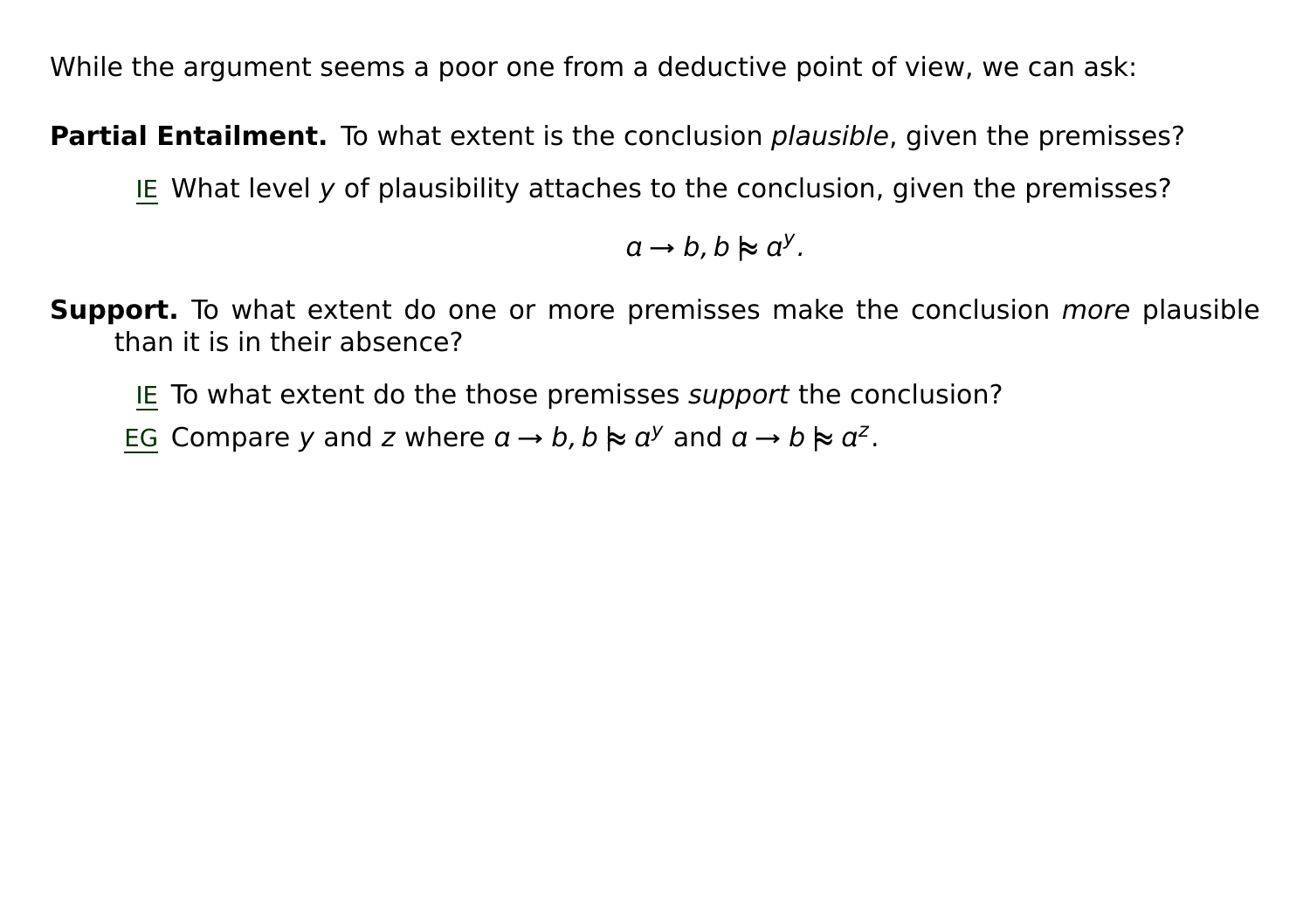**Classical inductive logic.** Degree of partial entailment is the proportion of those truth assignments which make the premisses true that also make the conclusion true [\(Wittgen](#page-42-0)[stein,](#page-42-0) [1922,](#page-42-0) §5.15).

This proportion can be read off a standard truth table [\(Wittgenstein,](#page-42-0) [1922,](#page-42-0) §5.151):



$$
a \to b, b \approx a^{1/2}.
$$

Classical inductive logic follows naturally from the classical interpretation of probability:

The theory of chance consists in reducing all the events of the same kind to a certain number of cases equally possible, that is to say, to such as we may be equally undecided about in regard to their existence, and in determining the number of cases favorable to the event whose probability is sought. The ratio of this number to that of all the cases possible is the measure of this probability, which is thus simply a fraction whose numerator is the number of favorable cases and whose denominator is the number of all the cases possible. [\(Laplace,](#page-42-1) [1814,](#page-42-1) pp. 6–7.)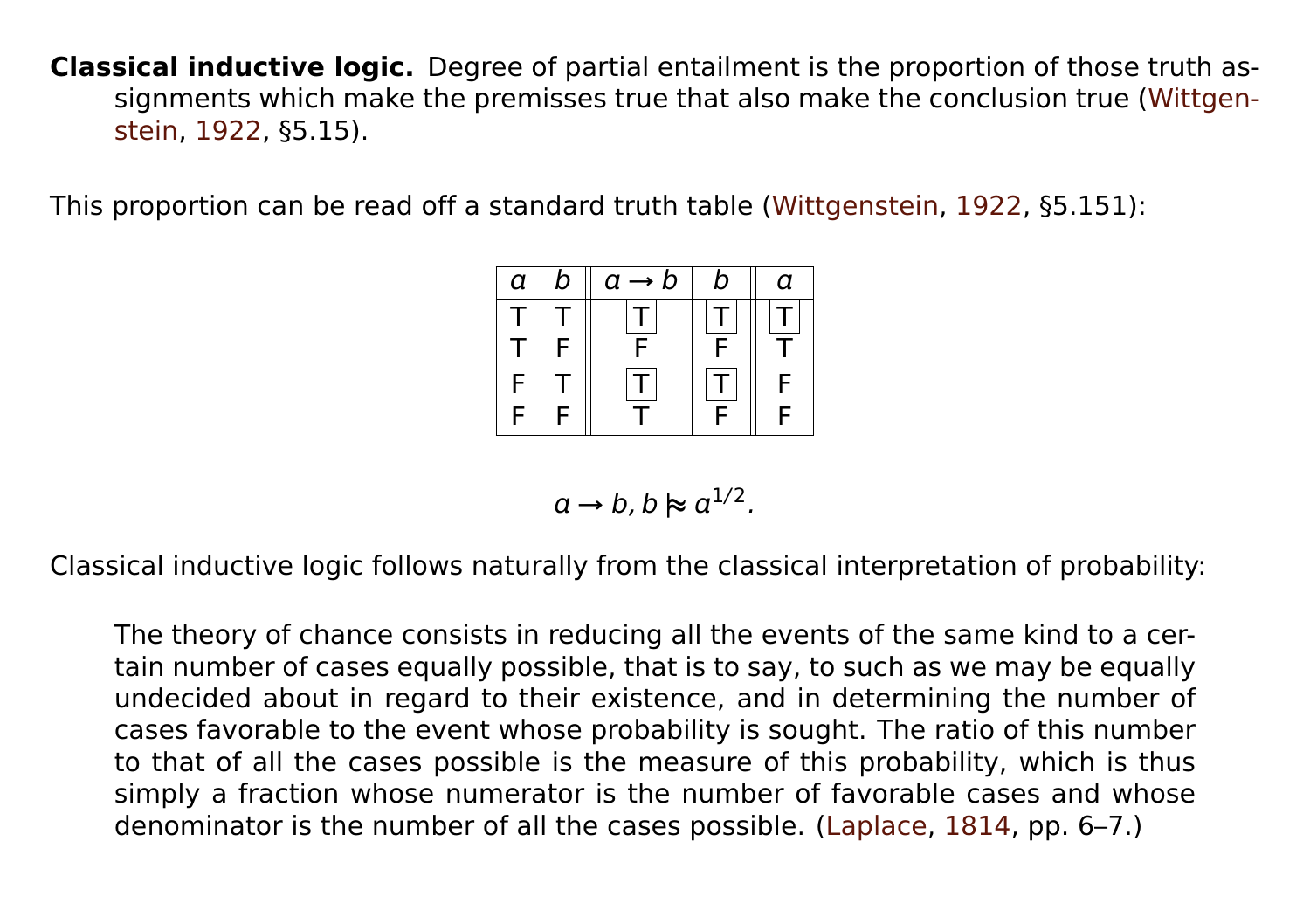With one premiss,  $a \rightarrow b$ , we have the following probability table:



Hence,

 $a \rightarrow b \approx a^{1/3}$ .

∴ The degree to which *b* supports the conclusion *a*, relative to  $a \rightarrow b$ , is  $1/2 - 1/3 = 1/6$ .

[Polya](#page-42-2) [\(1954,](#page-42-2) §12.1) calls this the **fundamental inductive pattern**:

**•** 'the verification of a consequence renders a conjecture more credible.'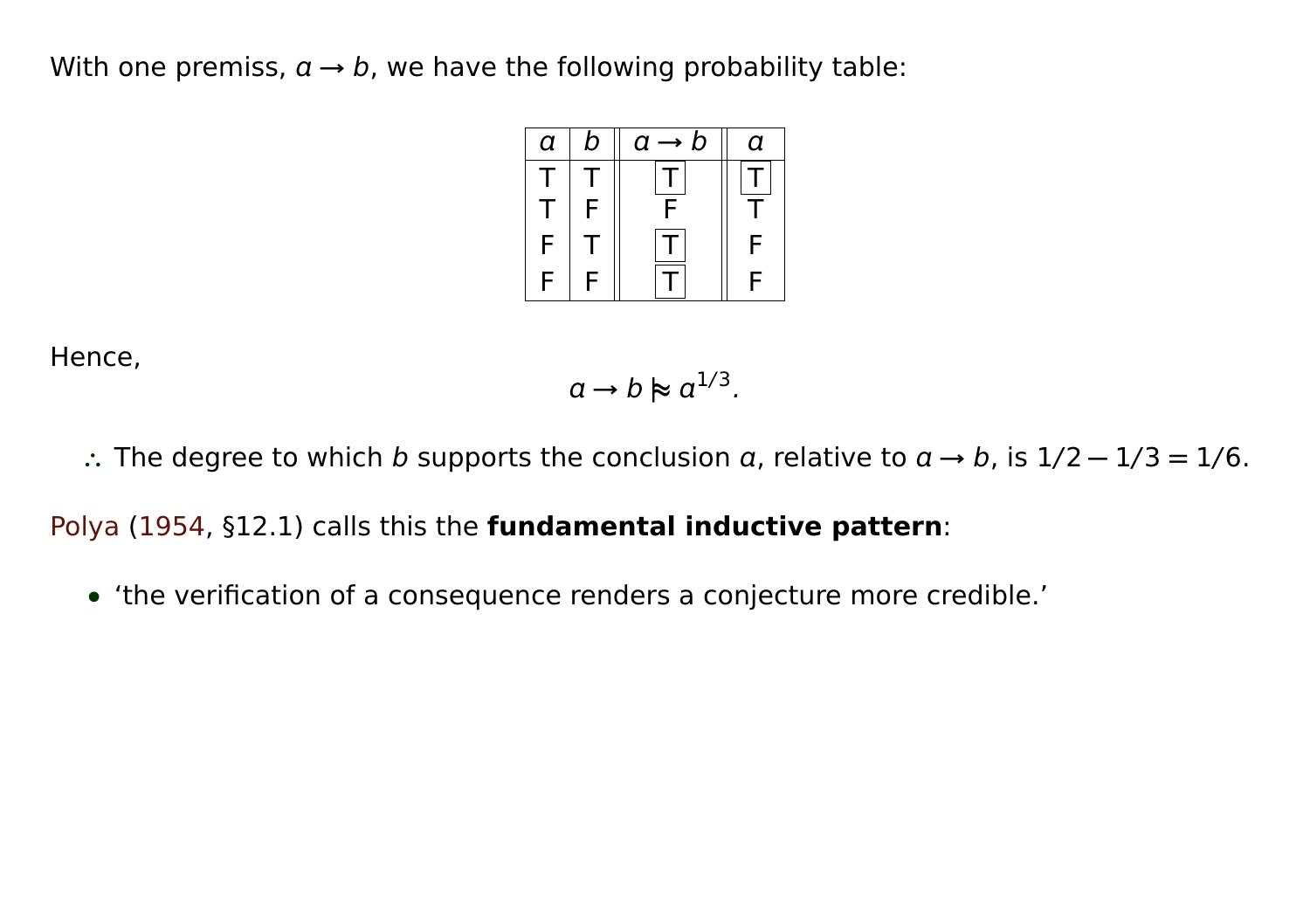EG Consider the following variant:

$$
\begin{array}{c}\n(a \land c) \rightarrow b \\
b \\
\hline\na \land c\n\end{array}
$$

This has truth table:

| a | b | C | $(a \wedge c) \rightarrow b$ | b | $a \wedge c$ |
|---|---|---|------------------------------|---|--------------|
|   |   |   |                              |   |              |
|   |   | F |                              |   |              |
|   | F |   | F                            |   |              |
|   | F | F |                              |   | F            |
| F |   |   |                              |   |              |
| F |   | F |                              |   |              |
| F | F |   |                              |   | F            |
| F | F | F |                              |   |              |

The truth table shows that:

- **•** This is an invalid argument (lines 2,5,6).
- **• (** ∧ c**) →** b, b **|≈** ∧ c 1/4 (lines 1,2,5,6).
- **• (** ∧ c**) →** b **|≈** ∧ c 1/7 (lines 1,2,4,5,6,7,8).
- **<sup>∴</sup>** b supports ∧ c: 1/4 **−** 1/7 **=** 3/28.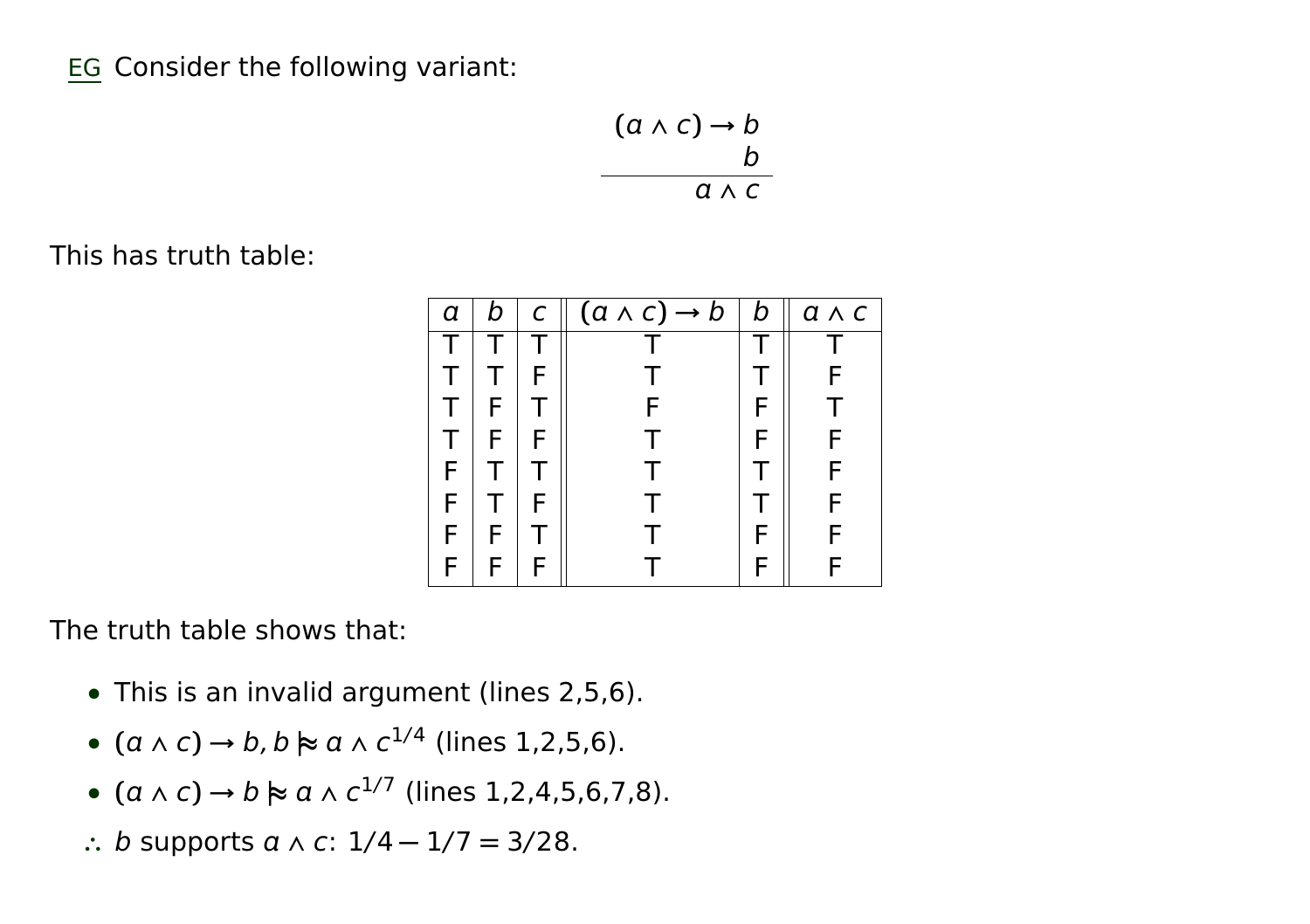### **Examining a Possible Ground**

[Polya](#page-42-2) [\(1954,](#page-42-2) §13.2) puts forward the following inference pattern:

 $a$  implied by  $b$ b false  $\alpha$  less credible



$$
b \to a, \neg b \not\approx a^{1/2}.
$$

$$
b\to a\hspace{0.1em}\mathop{\rule[0pt]{0.1em}{1.7em}\hspace{0.1em}\mathop{\rule[0pt]{0.1em}{1.7em}\hspace{0.1em}\mathop{\rule[0pt]{0.1em}{1.7em}\hspace{0.1em}\mathop{\rule[0pt]{0.1em}{1.7em}\hspace{0.1em}\mathop{\rule[0pt]{0.1em}{1.7em}\hspace{0.1em}\mathop{\rule[0pt]{0.1em}{1.7em}\hspace{0.1em}\mathop{\rule[0pt]{0.1em}{1.7em}\hspace{0.1em}\mathop{\rule[0pt]{0.1em}{1.7em}\hspace{0.1em}\mathop{\rule[0pt]{0.1em}{1.7em}\hspace{0.1em}\mathop{\rule[0pt]{0.1em}{1.7em}\hspace{0.1em}\mathop{\rule[0pt]{0.1em}{1.7em}\hspace{0.1em}\mathop{\rule[0pt]{0.1em}{1.7em}\hspace{0.1em}\mathop{\rule[0pt]{0.1em}{1.7em}\hspace{0.1em}\mathop{\rule[0pt]{0.1em}{1.7em}\hspace{0.1em}\mathop{\rule[0pt]{0.1em}{1.7em}\hspace{0.1em}\mathop{\rule[0pt]{0.1em}{1.7em}\hspace{0.1em}\mathop{\rule[0pt]{0.1em}{1.7em}\hspace{0.1em}\mathop{\rule[0pt]{0.1em}{1.7em}\hspace{0.1em}\mathop{\rule[0pt]{0.1em}{1.7em}\hspace{0.1em}\mathop{\rule[0pt]{0.1em}{1.7em}\hspace{0.1em}\mathop{\rule[0pt}{1.7em}\hspace{0.1em}\mathop{\rule[0pt}{1.7em}\hspace{0.1em}\mathop{\rule[0pt}{1.7em}\hspace{0.1em}\mathop{\rule[0pt}{1.7em}\hspace{0.1em}\mathop{\rule[0pt}{1.7em}\hspace{0.1em}\mathop{\rule[0pt}{1.7em}\hspace{0.1em}\mathop{\rule[0pt}{1.7em}\hspace{0.1em}\mathop{\rule[0pt}{1.7em}\hspace{0.1em}\mathop{\rule[0pt}{1.7em}\hspace{0.1em}\mathop{\rule[0pt}{1.7em}\hspace{0.1em}\mathop{\rule[0pt}{1.7em}\hspace{
$$

So the premiss  $\neg b$  **undermines** the conclusion  $a$ :

$$
\neg b \searrow_{25\%} a \quad [b \rightarrow a].
$$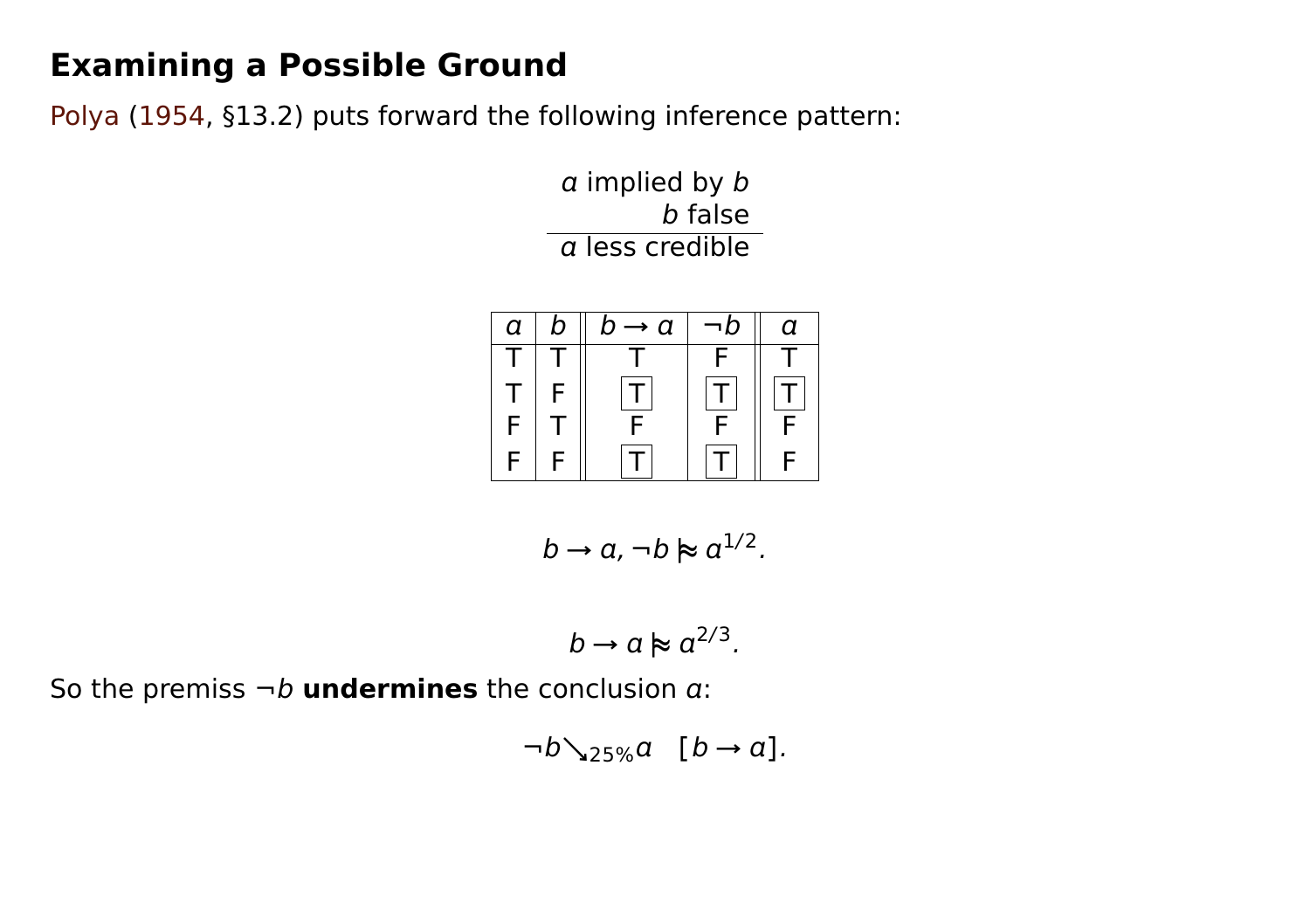## **Analogy**

[Polya](#page-42-2) [\(1954,](#page-42-2) §13.9) proposes:

 $a$  analogous to  $b$ b true  $\alpha$  more credible

Here 'a is analogous to b' is understood as there being some common ground  $g$ , such that  $g \rightarrow a$  and  $g \rightarrow b$ . I.e.,

> $q \rightarrow q$  $q \rightarrow b$ b true more credible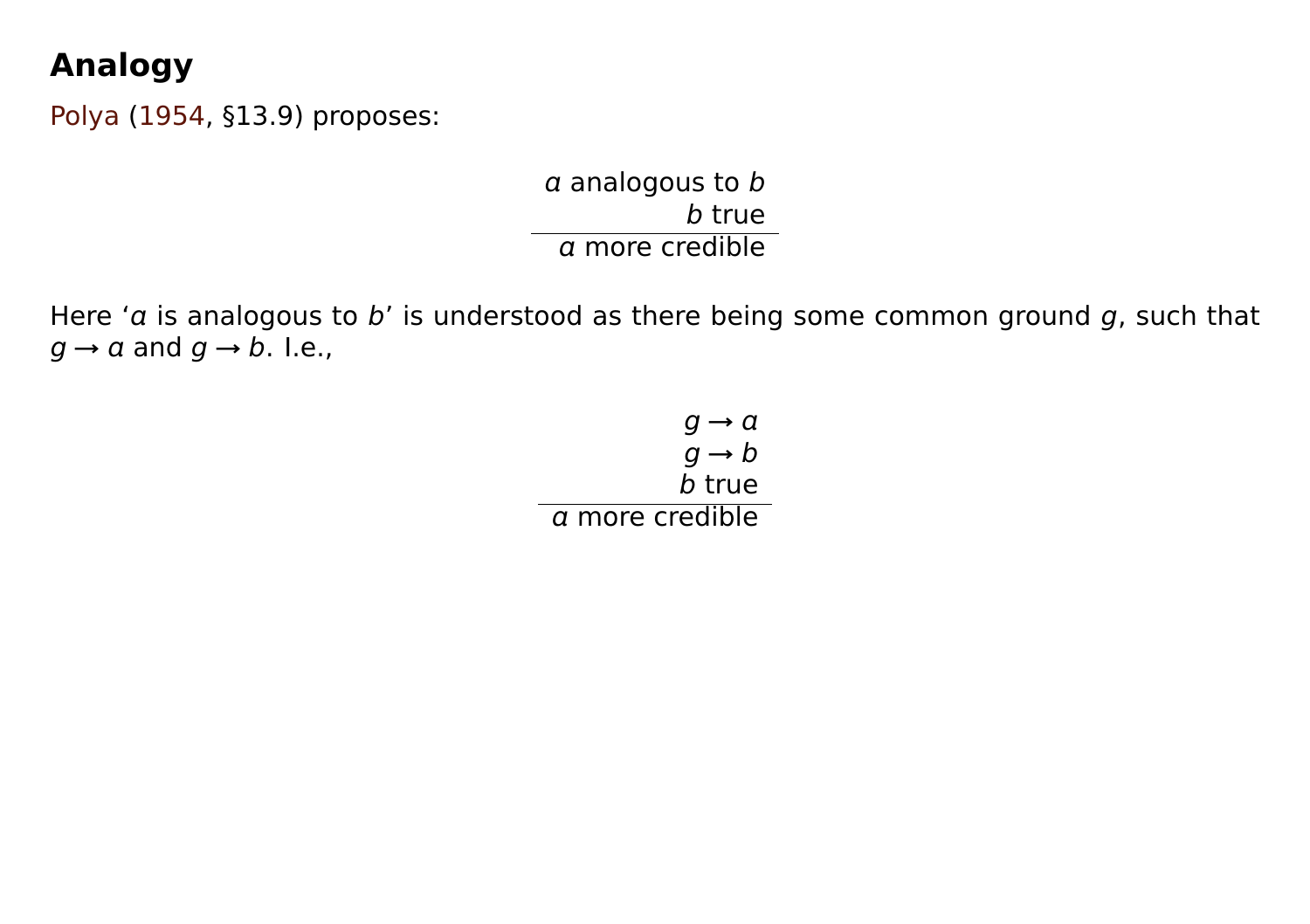Classical inductive logic validates such an inference:

 $g \rightarrow a$ ,  $g \rightarrow b$ ,  $b \approx a^{2/3}$ .



$$
g\to a, g\to b \hspace{0.1em}\mathrel{\triangleright}\hspace{-0.1em}\mathrel{\triangleright} a^{3/5}.
$$

$$
b\nearrow^{16.6\%}a \quad [g\rightarrow a, g\rightarrow b].
$$

CIL also validates the inference if the first two premisses are not held fixed:

 $\approx$   $a^{1/2}$ ,

$$
g \to a, g \to b, b \nearrow^{33.3\%} a.
$$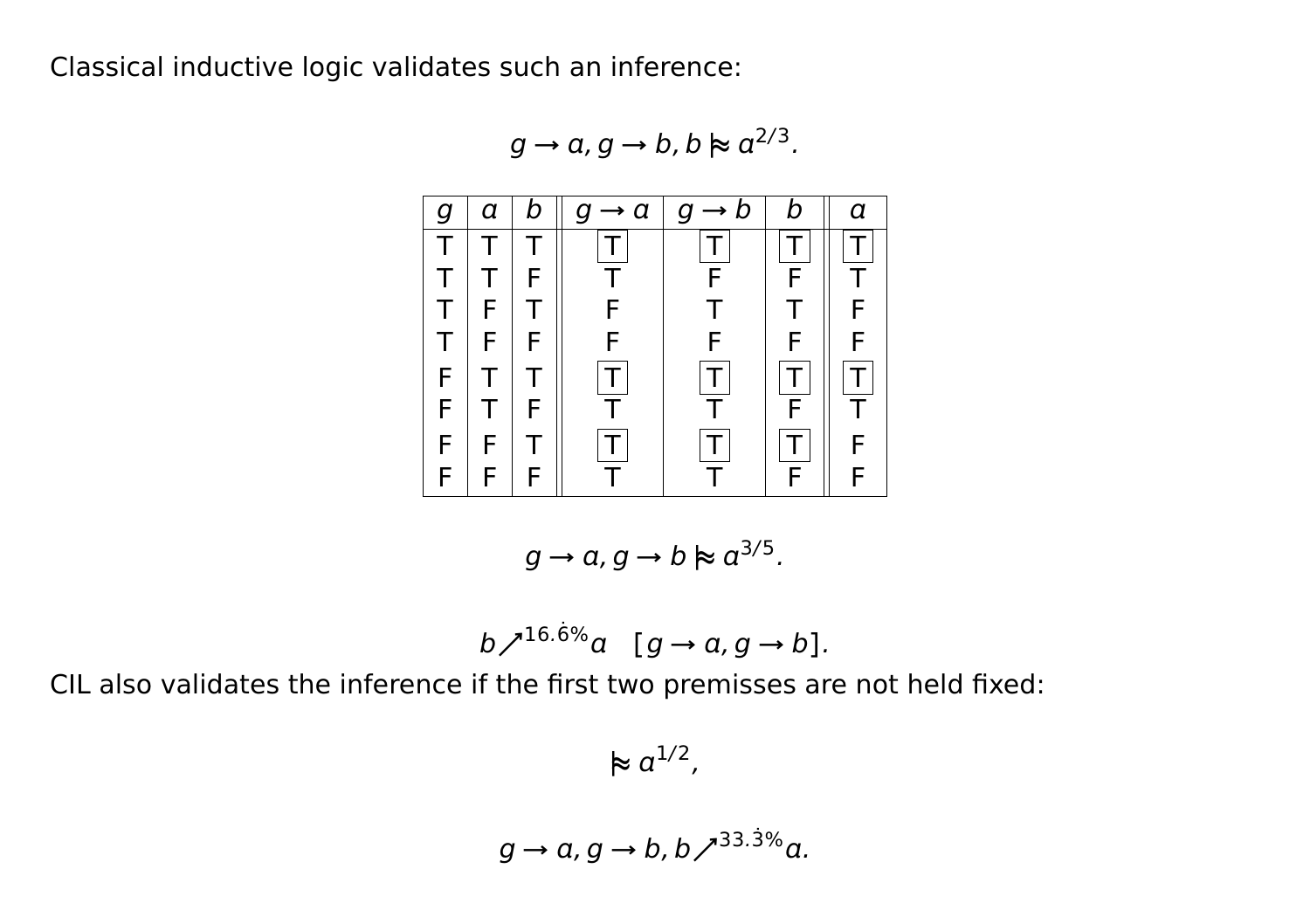## **Why Inductive Logic?**

#### **Decision Making**

Bayesian decision theory determines an act from a utility matrix and relevant probabilities:

| chemotherapy | ∣ +6 |  |
|--------------|------|--|
| radiotherapy | $+4$ |  |

Decision theory says that one should perform an act with maximum expected utility.

**<sup>∴</sup>** Give chemotherapy if 6P**(**r**) −** 2P**(**¬r**)** > 4P**(**r**) −** 1P**(**¬r**)**.

IE If P**(**r**)** > 1/3.

How do we get the relevant probabilities?

**•** Need to determine P**(**r**)** from available evidence.

EG  $m, m \wedge b \rightarrow r$ 

- $m =$  metastasised,  $b =$  biological marker.
- **∴** We need inductive logic:

 $m, m \wedge b \rightarrow r \approx r^2$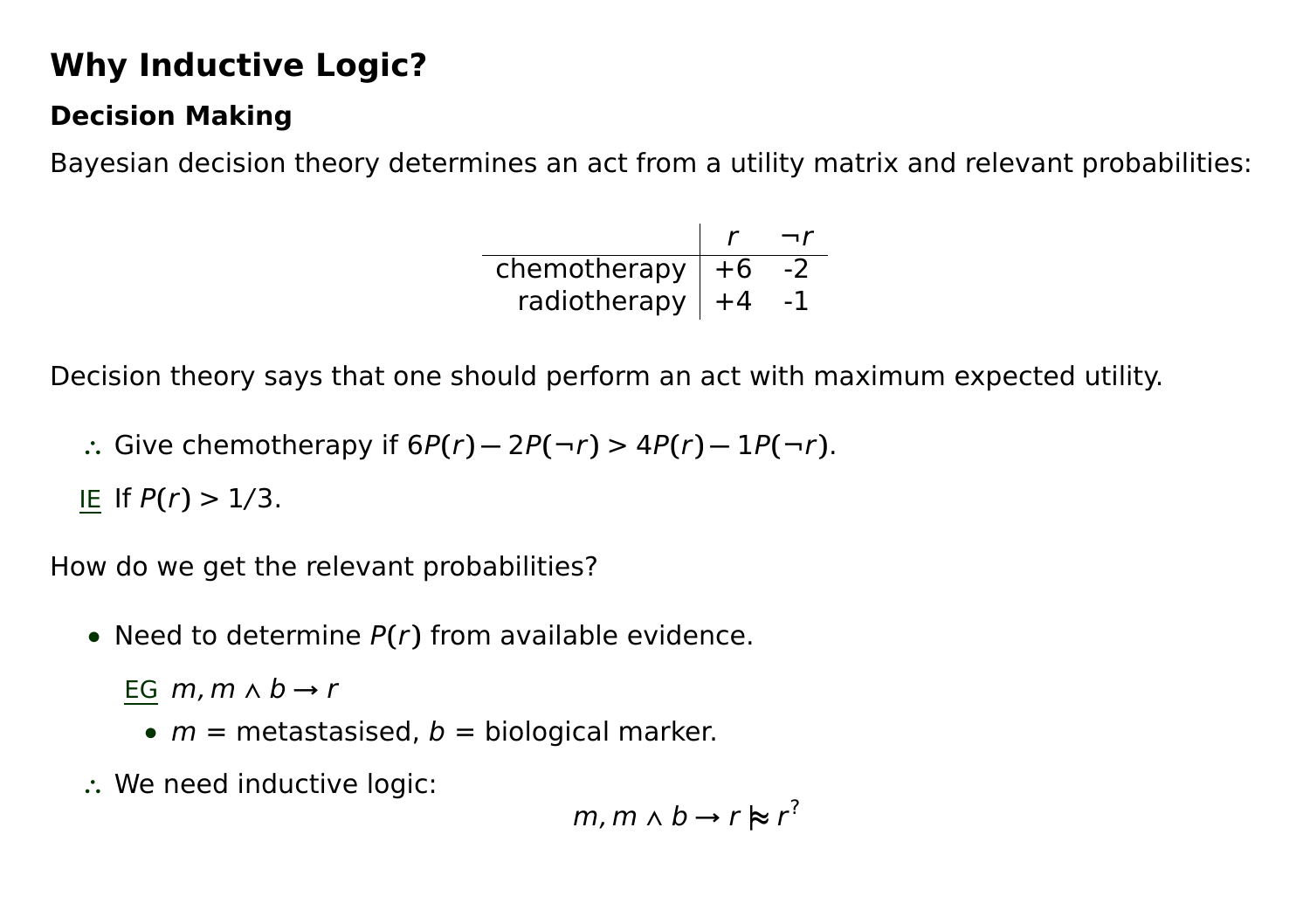| m           | b | r | $(m \wedge b) \rightarrow r$ | m |   |
|-------------|---|---|------------------------------|---|---|
|             |   |   |                              |   |   |
|             |   | F | F                            |   | F |
| $\mathsf T$ | F |   |                              |   |   |
| Τ           | F | F |                              |   | Ē |
| F           |   |   |                              | F |   |
| F           |   | F |                              | F | F |
| F           | F |   |                              | F |   |
| F           | F |   |                              | F |   |

 $m, m \wedge b \rightarrow r \approx r^{2/3}.$ 

**∴** Giving chemotherapy maximises expected utility.

In general, decision theory requires probabilities and utilities in order to make a decision.

**•** We need inductive logic to determine the required probabilities from evidence.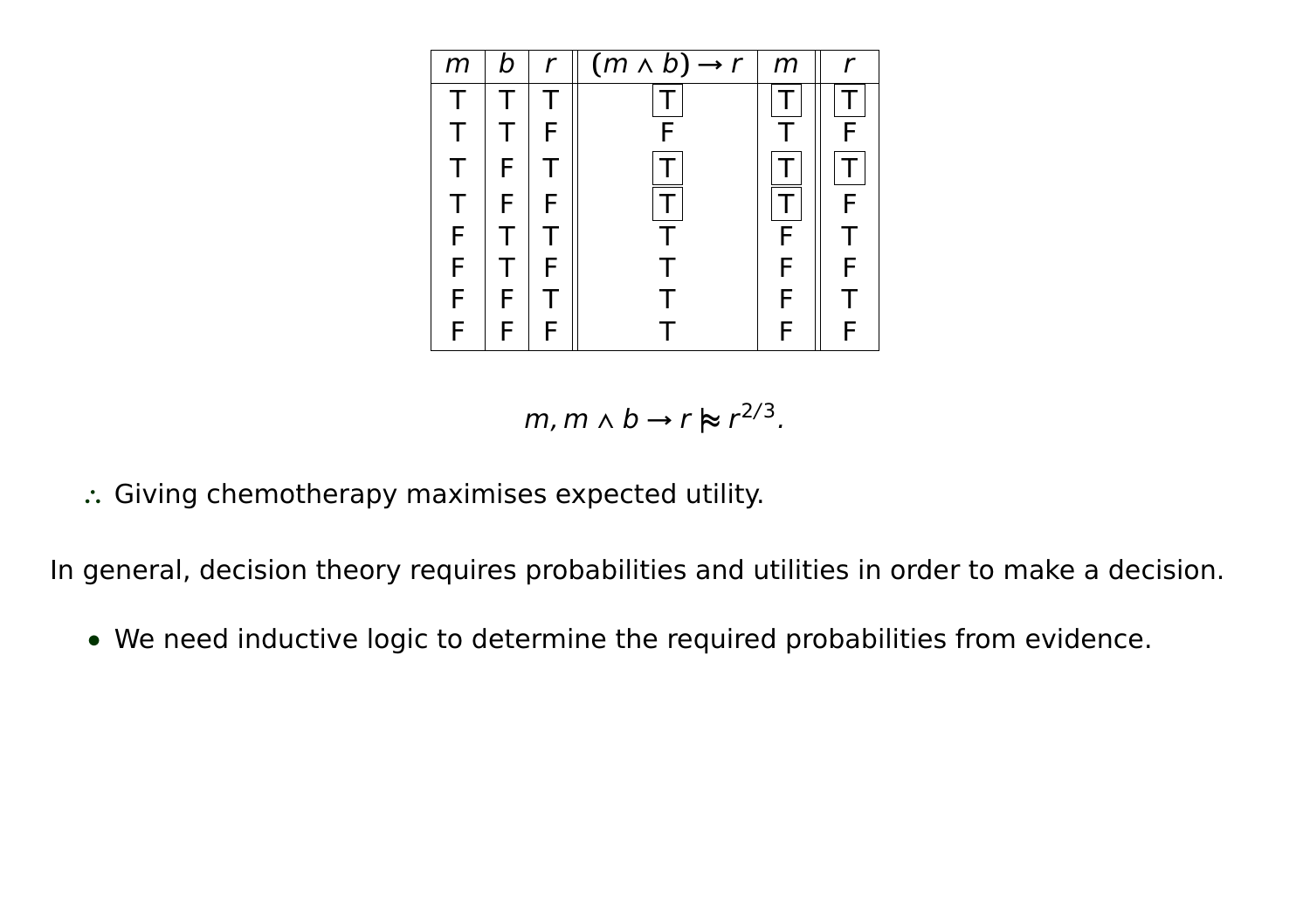#### **Artificial intelligence**

Something like Carnap's theory [of inductive logic] would be required if an electronic reasoning machine is ever built. [\(Good,](#page-41-1) [1950,](#page-41-1) p. 48.)

**∵** The concept of partial entailment is of very wide applicability in AI.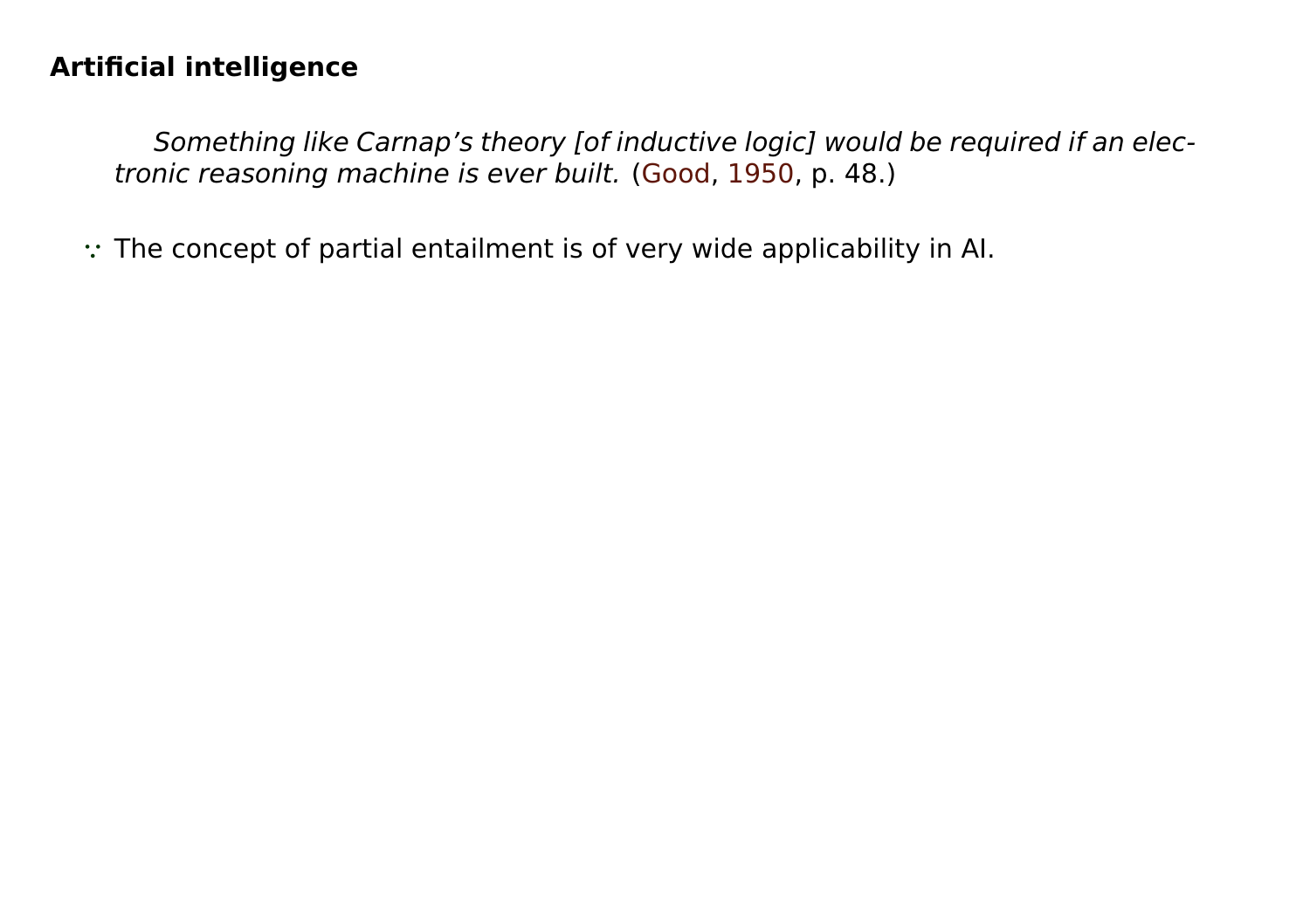Consider a partial entailment relation of the form  $\varphi_1, \ldots, \varphi_k \models \psi^y$ .

#### **Medical Decision Support.** E.g., cancer treatment example above.

- EG A doctor may need to decide whether to prescribe you statins.
	- **•** ψ **=** the hypothesis that you will otherwise develop cardiovascular disease.
	- $\varphi_1, \ldots, \varphi_k$  = background information about the drug and its effects, and features of you, such as your cholesterol levels and your blood pressure.
- EG MYCIN, an expert system for the diagnosis and treatment of infections, was one of the earliest medical systems to incorporate numerical 'certainty factors'.

**Robotics.**  $\psi$  = the hypothesis that the robot is in a certain location.

- $\varphi_1, \ldots, \varphi_k$  = background information about its environment and observations from its sensory apparatus.
- **Financial Decision Support.** A bank system may need to decide to provide whether to give you a loan.
	- $\psi$  = the hypothesis that you will be able to pay the money back.
	- $\varphi_1, \ldots, \varphi_k$  = general bank rules and your banking history.

**Bioinformatics.**  $\psi = a$  hypothesis about genetic linkage in the fruit fly *Drosophila*.

•  $\varphi_1, \ldots, \varphi_k =$  DNA data.

**Natural Language Processing.**  $\psi$  = the hypothesis that a word has a certain meaning.

•  $\varphi_1, \ldots, \varphi_k$  = information about the language and the preceding words.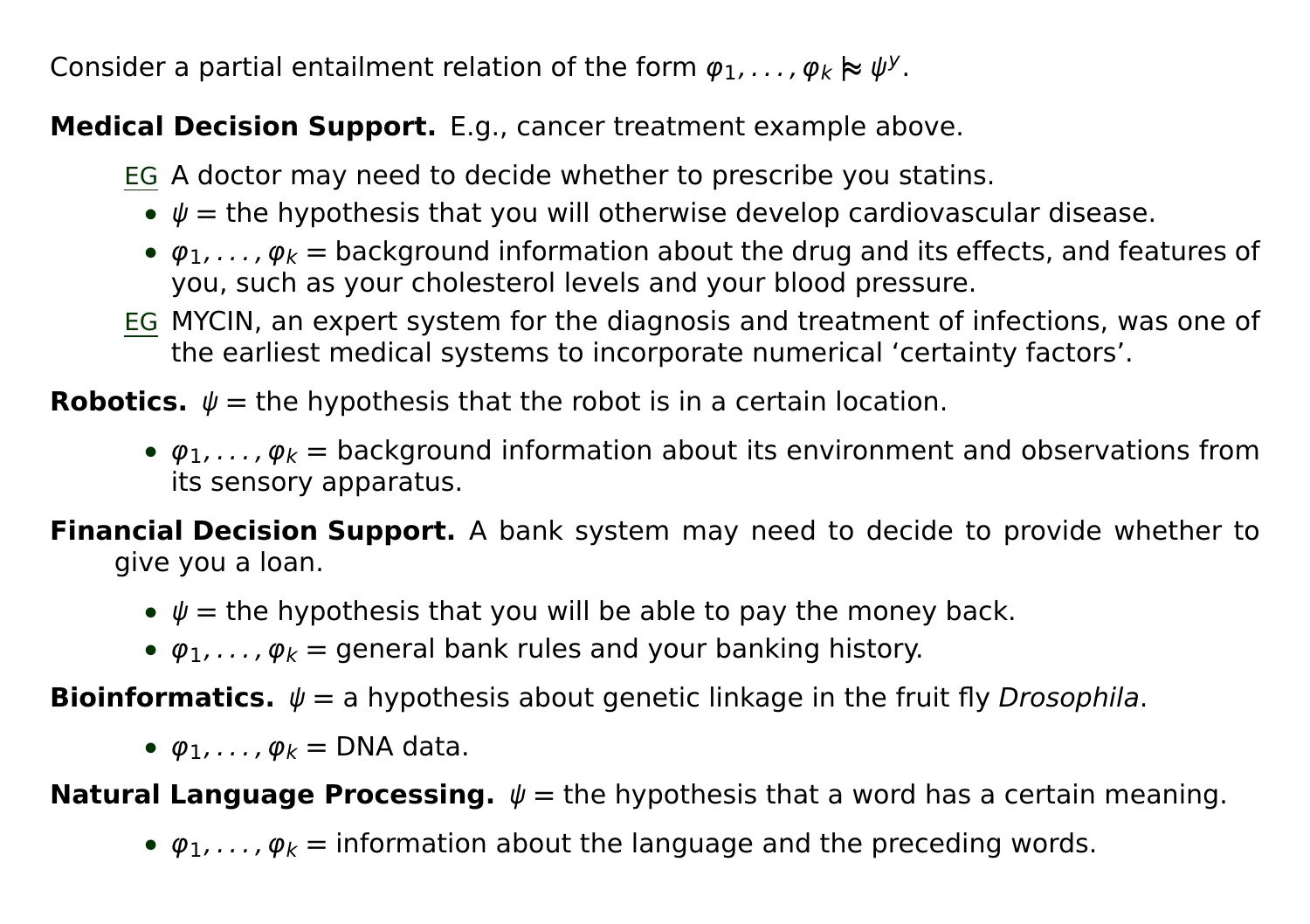### **The Quest for the Grail**

The prospect of a viable inductive logic is extremely attractive.

The search for a viable inductive logic is the quest for a **g**eneral, **r**easonable, **a**pplicable **i**nductive **l**ogic, or **grail** for short.

**General.** It should be able to generate the full variety of inductive inferences.

**Reasonable.** It should be well-motivated and should yield rational inferences.

**Applicable.** E.g., to decision making and AI.

**Inductive.** It should handle non-deductive inferences.

**Logic.** Inferences should be based on argument and sentence structure.

Classical inductive logic appears promising in certain respects:

- $\checkmark$  It yields several inferences that are reasonable in that they accord with intuition.
- ✓ The truth-table method suggests that it should be easily applicable, at least to small problems.
- ✗ Unfortunately, though, classical inductive logic is not sufficiently general, as we shall see next.

The grail is not so easily obtained.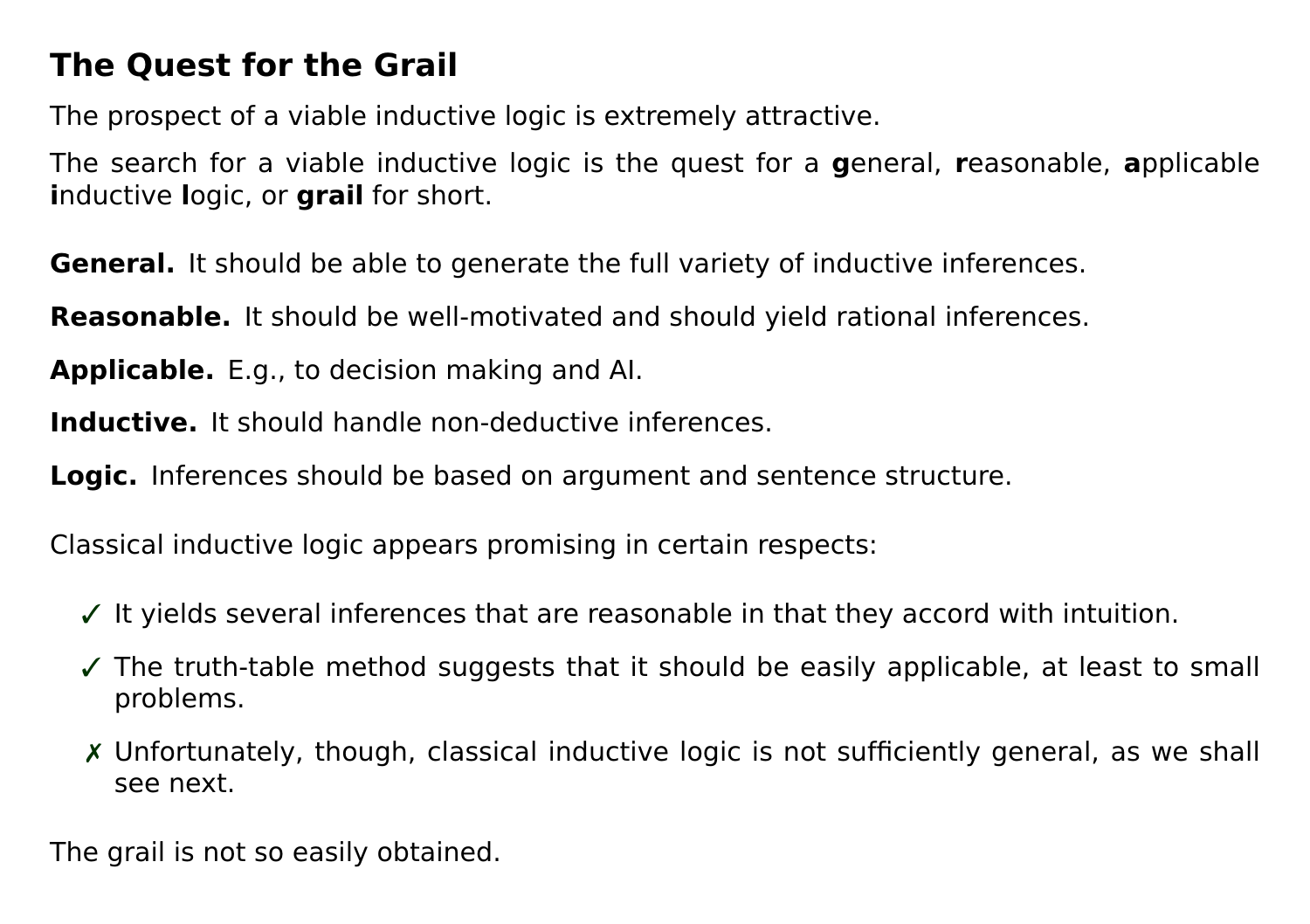## **Learning from experience**

[Carnap](#page-41-2) [\(1945,](#page-41-2) p. 81): classical inductive logic fails to allow learning from experience.



That seems reasonable. But

$$
Br_1,\cdots,Br_{100}\succcurlyeq Br_{101}^{1/2}
$$

since  $Br_1, \ldots, Br_{100}$  are logically independent of  $Br_{101}$ .

| Br <sub>1</sub> | Br <sub>2</sub> | $\cdots$ | $Br_{100}$ | $Br_{101}$ |
|-----------------|-----------------|----------|------------|------------|
|                 |                 |          |            |            |
|                 |                 |          |            |            |
|                 |                 |          |            |            |
|                 |                 |          | F          | F          |
|                 |                 |          |            |            |

- **∴** Degree of support = 0.
- IE This represents an inability to learn from experience.

NB This observation had previously been made by George Boole and Wittgenstein.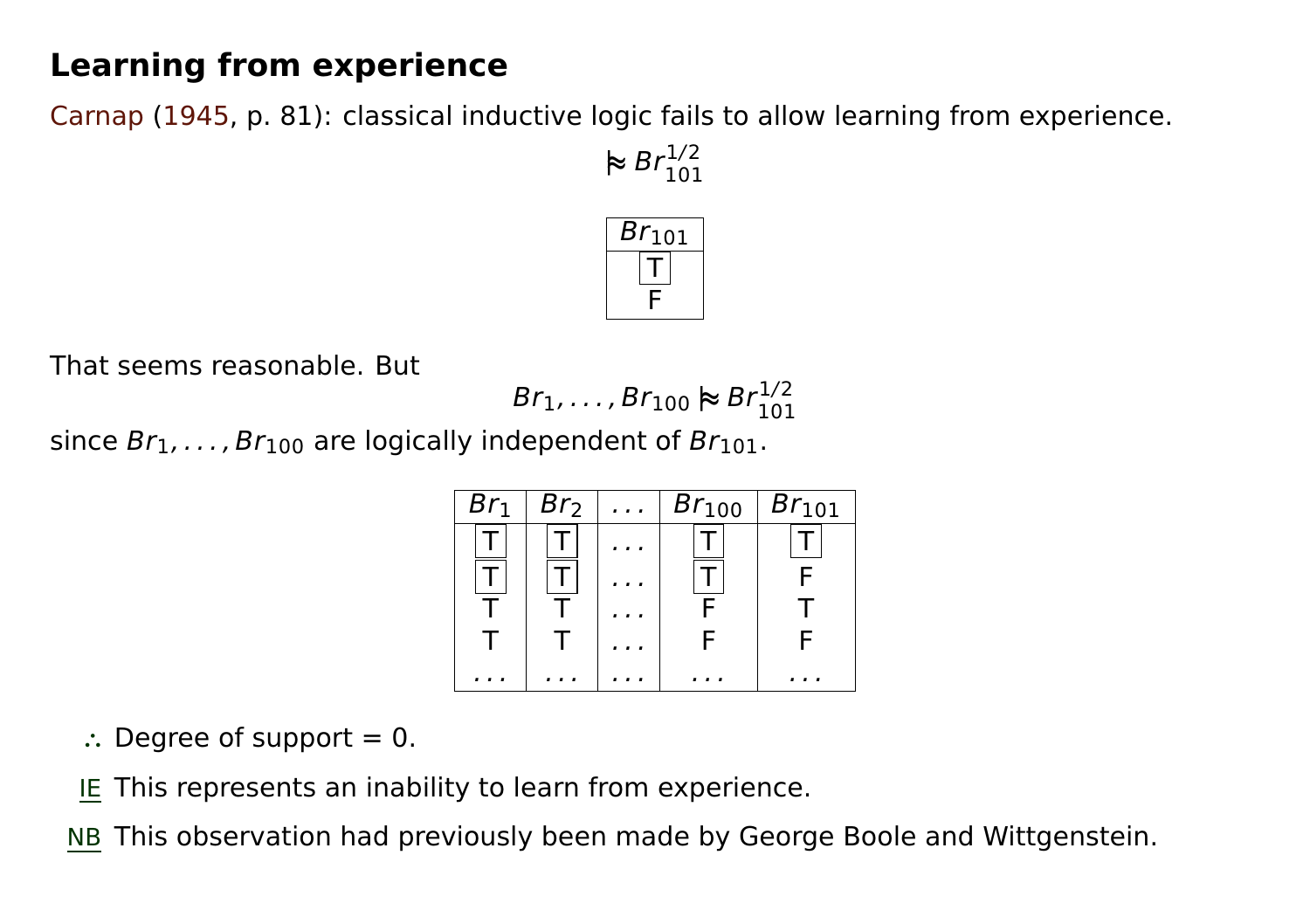An inductive logic needs to capture:

**Inductive Entailment.** The degree to which an observed sample of ravens makes plausible the proposition that the next raven is black.

- **•** An ampliative concept that can link logically independent propositions.
- **•** CIL fails to capture this concept.
- **•** [Carnap](#page-41-2) [\(1945\)](#page-41-2) abandoned the classical notion of partial entailment to try to capture learning from experience.

**Logical Entailment.** The degree to which, e.g.,  $A \vee B$  makes plausible proposition A.

- **•** A non-ampliative concept, attributable to logical dependence.
- **•** CIL is required to capture this concept (Wittgenstein, Kemeny and Oppenheim).
- **•** [Kemeny and Oppenheim](#page-41-3) [\(1952\)](#page-41-3) focused on classical partial entailment to the exclusion of learning from experience.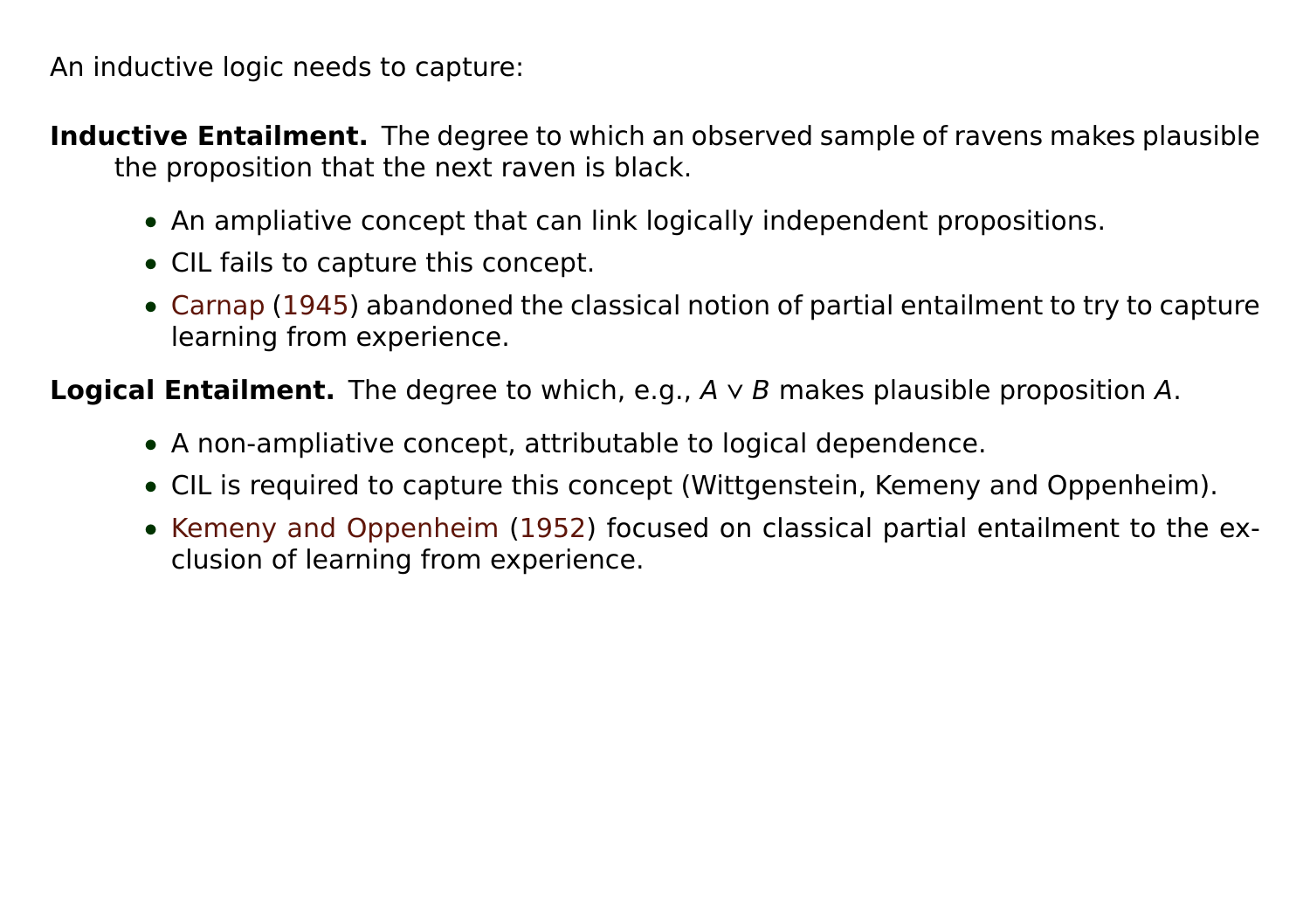Salmon argued that it is not possible to capture both phenomena in a single inductive logic:

if degree of confirmation is to be identified with partial [logical] entailment, then  $c^{\dagger}$  [i.e., CIL] is the proper confirmation function after all, for it yields the result that  $p$  is probabilistically irrelevant to q whenever  $p$  and  $q$  are completely independent and there is no partial [logical] entailment between them. ... Unfortunately for induction, statements strictly about the future (unobserved) are completely independent of statements strictly about the past (observed). Not only are they deductively independent of each other, but also they fail to exhibit any partial [logical] entailment. The force of Hume's insight that the future is logically independent of the past is very great indeed. It rules out both full entailment and partial [logical] entailment. If [logical] entailment were the fundamental concept of inductive logic, then it would in fact be impossible to learn from experience. [\(Salmon,](#page-42-3) [1967,](#page-42-3) pp. 731–2.)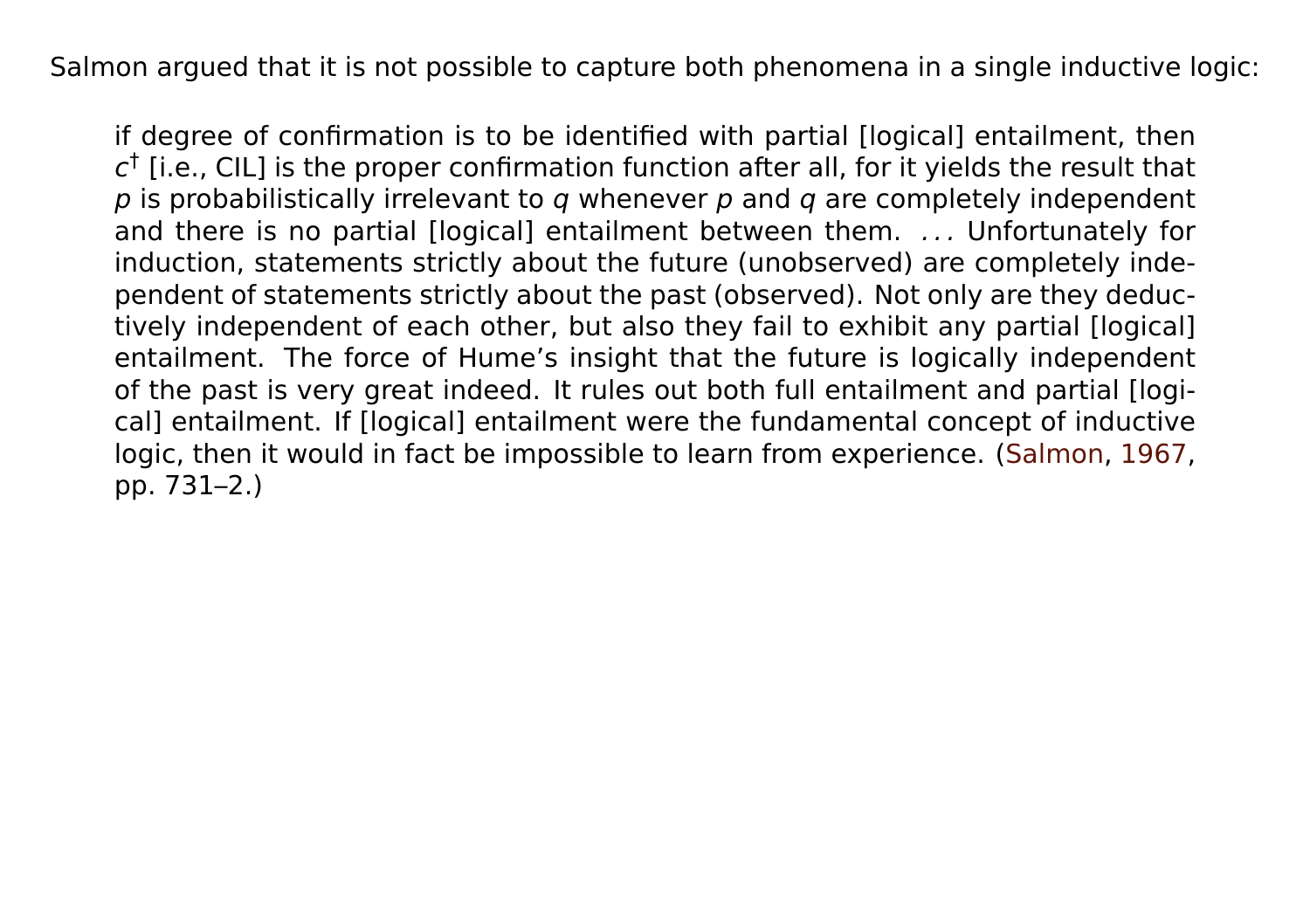## <span id="page-18-0"></span>**2 Carnap's Programme**

## **Conditionalising on a Blank Slate**

- Premisses  $\varphi_1, \ldots, \varphi_k$  are categorical sentences of a monadic predicate language  $\mathcal{L}$ .
	- Let  $\varphi \stackrel{\text{df}}{=} \varphi_1 \wedge \cdots \wedge \varphi_k$ .
	- The **atoms**  $\alpha(x)$  have the form  $\pm U_1(x) \wedge \cdots \wedge \pm U_m(x)$ .
	- The *n*-states  $\Omega_n = {\alpha_1(t_1) \wedge \cdots \wedge \alpha_n(t_n)}$ .

**Probabilism.**  $\varphi_1, \ldots, \varphi_k \models \psi^y$  if and only if  $P_{\varphi}(\psi) = y$  for some suitable probability function  $P_{\omega}$  which best fits the premisses.

**Conditionalisation.** Identify  $P_{\varphi}(\psi) = P_{\varnothing}(\psi|\varphi)$ .

**Blank slate.** Find an appropriate  $P_{\emptyset}$  that corresponds to the situation in which there is no information available.

The obvious choice of blank slate is the **equivocator** on L:

$$
P_{\emptyset}(\omega) = P_{=}(\omega) \stackrel{\text{df}}{=} \frac{1}{|\Omega_n|} \text{ for all } \omega \in \Omega_n.
$$

 $\therefore$   $\varphi_1, \ldots, \varphi_k \approx \psi^{\gamma}$  if and only if  $P = (\psi | \varphi) = y$ .

NB This is essentially classical inductive logic.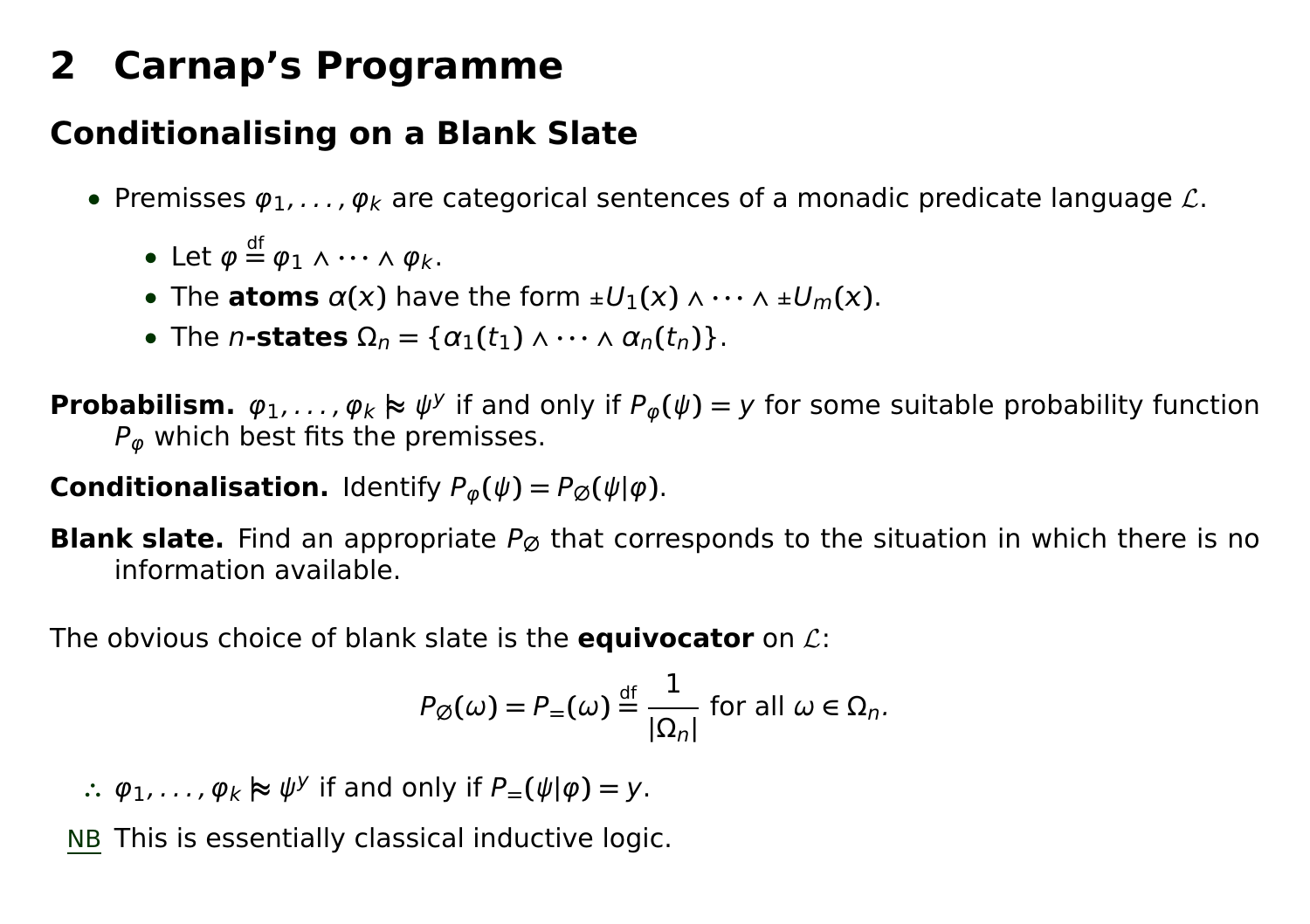Carnap tried to capture inductive entailment by finding different blank slate functions.

**•** This led him to the Johnson-Carnap continuum of inductive methods:

IE  $P_{\emptyset}(\psi) = c_{\lambda}(\psi)$ , where  $c_{\lambda}$  is defined by:

$$
c_{\lambda}(\alpha_{l+1}(t_{l+1})|\alpha_1(t_1)\wedge\cdots\wedge\alpha_l(t_l)) = \frac{\#\alpha_{l+1} + \lambda/2^m}{l+\lambda}.
$$

•  $\#\alpha_{l+1}$  is the number of occurrences of  $\alpha_{l+1}$  in  $\alpha_1, \ldots, \alpha_l$ .

So

$$
\varphi_1, \ldots, \varphi_k \rhd_\lambda \psi^\gamma
$$
 iff  $c_\lambda(\psi | \varphi) \in Y$ .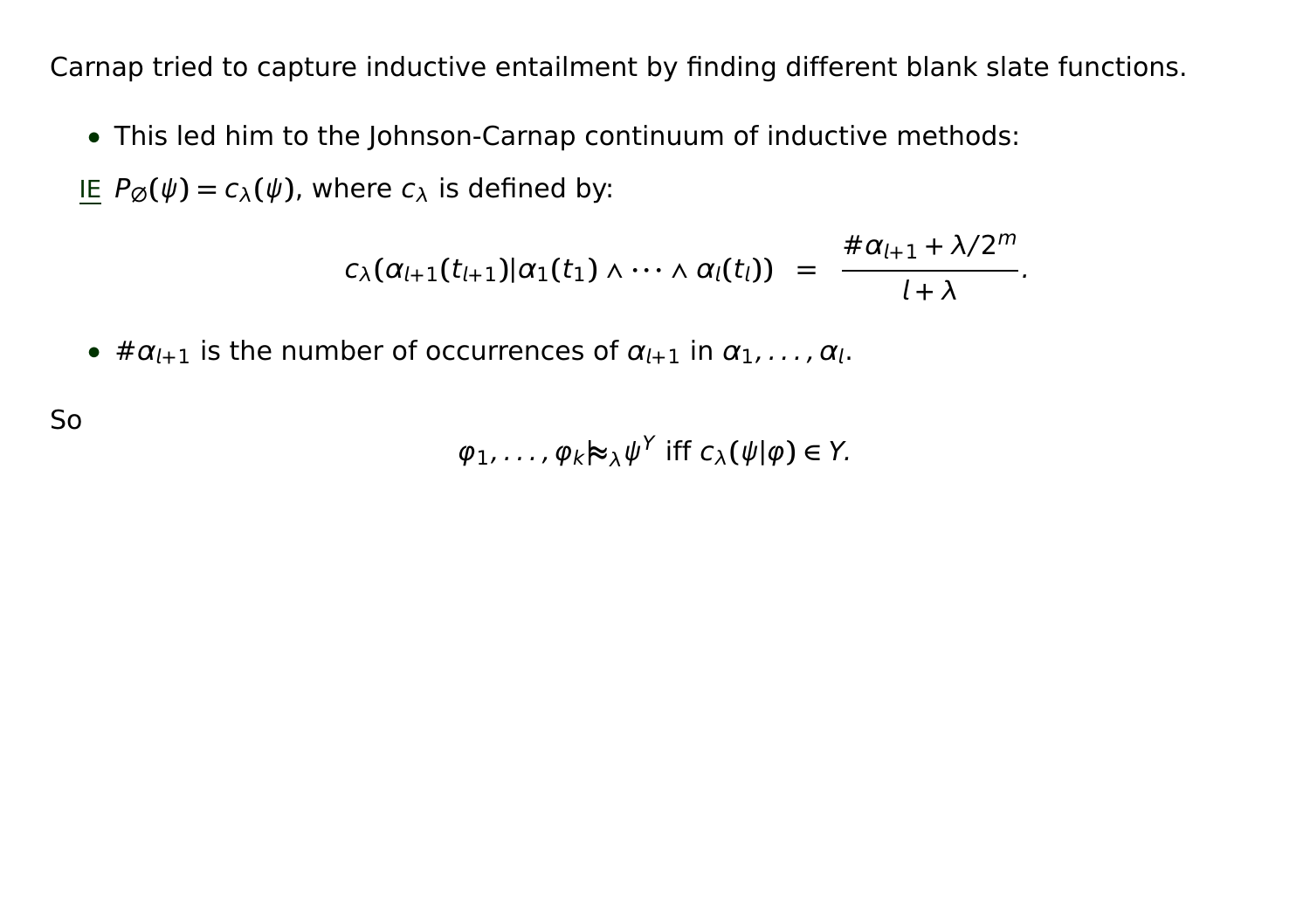

Figure 1: Carnap's inductive methods for  $\lambda \in [0, 50]$ ,  $m = 1$  and  $l = 10$ .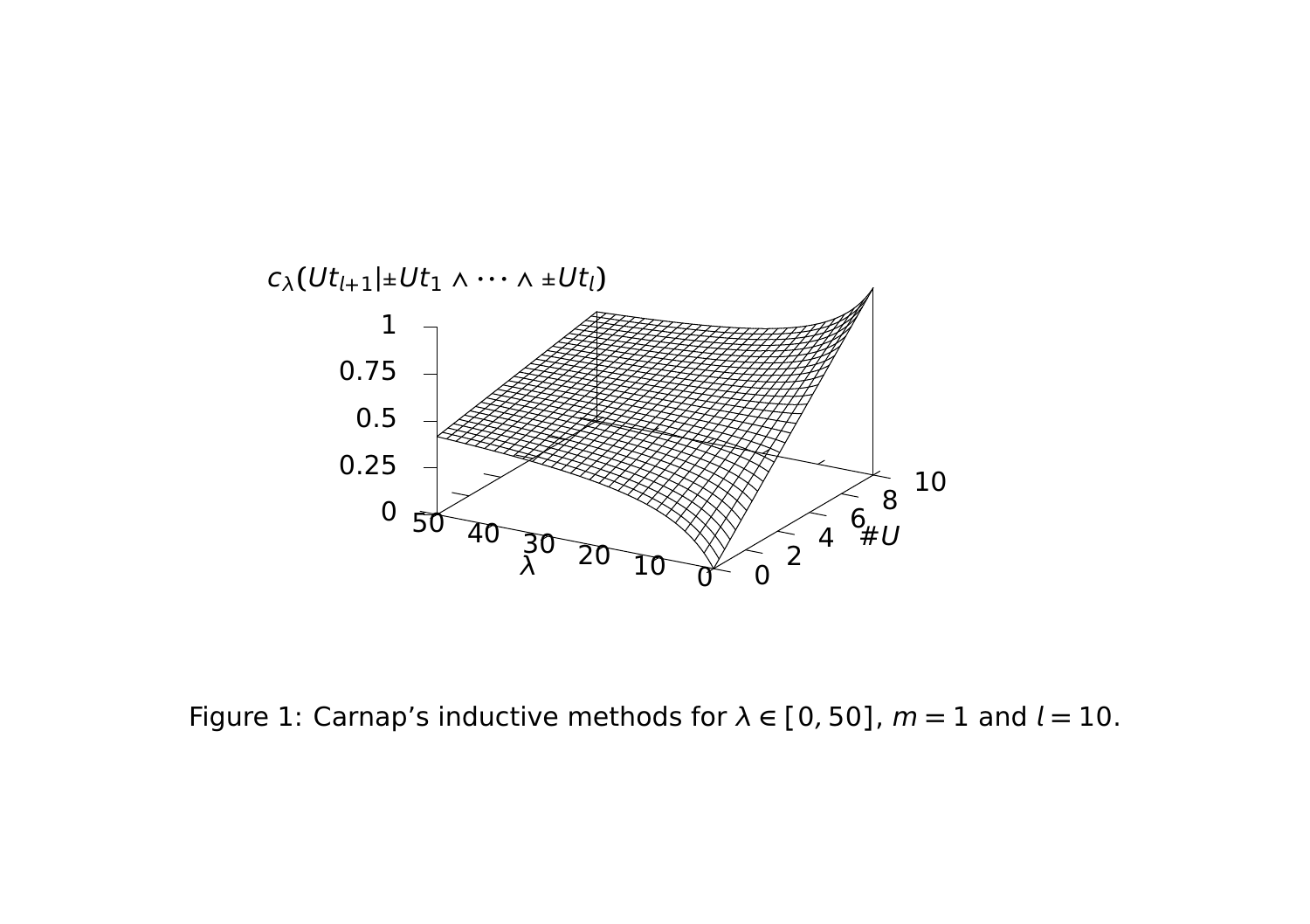If L has more than one unary predicate then the  $c_{\lambda}$  can be characterised as the only probability functions satisfying the following conditions (see, e.g., [Paris,](#page-42-4) [1994,](#page-42-4) pp. 189–197):

**Permutation.** P is invariant under permutations of the constant symbols  $t_i$ :  $P(\theta(t_{i_1},...,t_{i_s}))$  =  $P(\theta(t_{j_1}, \ldots, t_{j_s}))$  for any open formula  $\theta(x_1, \ldots, x_s)$ .

**Sufficientness.**  $P(\alpha_{l+1}(t_{l+1})|\alpha_1(t_1) \wedge \cdots \wedge \alpha_l(t_l))$  depends only on *l* and the number  $\#\alpha_{l+1}$ of occurrences of  $\alpha_{l+1}$  in  $\alpha_1, \ldots, \alpha_l$ .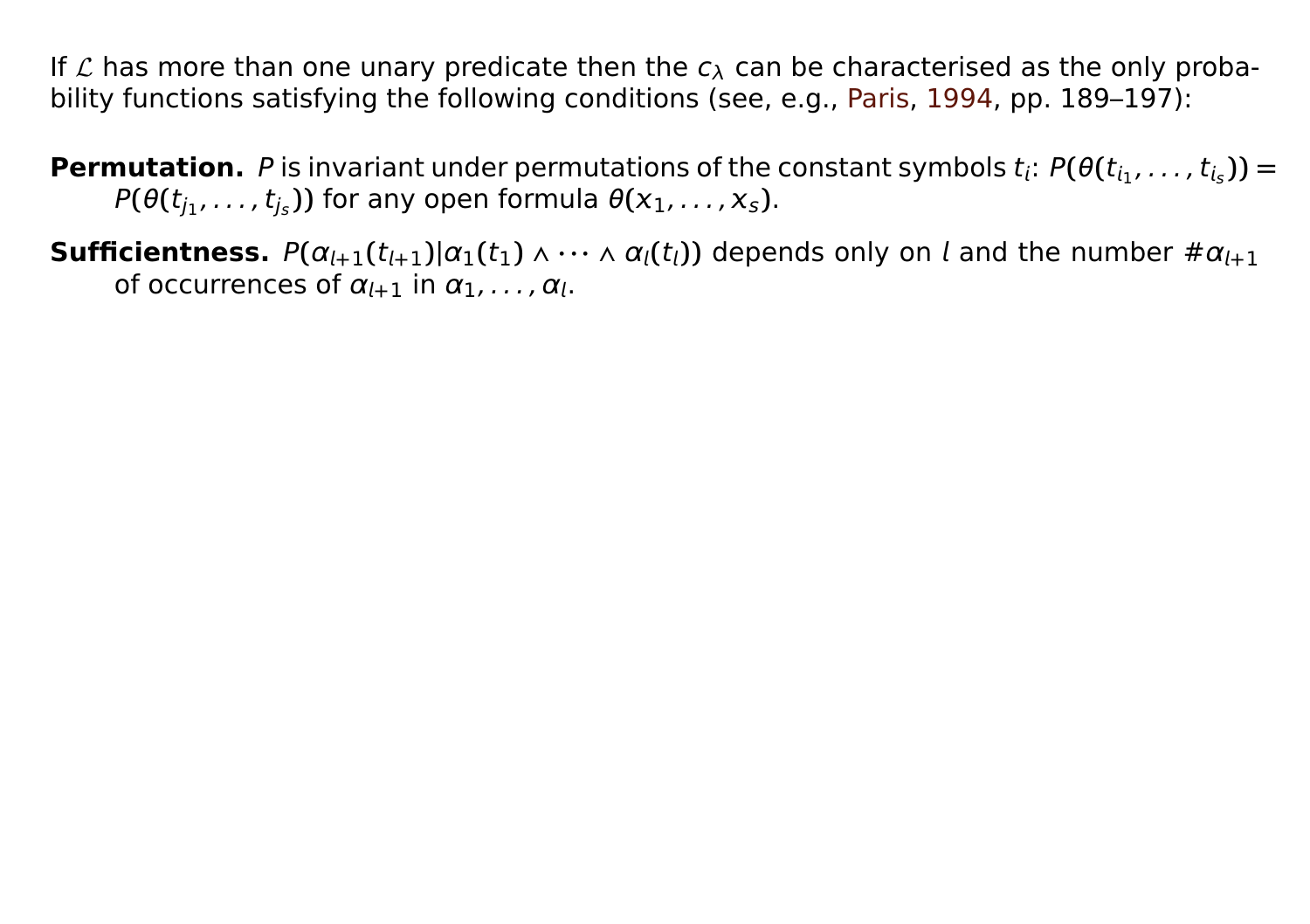## **2.1 Difficulties for Carnap's Programme**

#### ✗ **In practice we never have zero information.**

✗ We can think of an uninterpreted language (pure inductive logic).

In applied IL, we give an interpretation of the language. We say generally that the individuals are, for example, the inhabitants of a certain town or the throws of a certain die, or the states of the weather in Los Angeles at noon on the days of one year. . . .

In contrast, in pure IL, we describe a language system in an abstract way, without giving an interpretation of the nonlogical constants (individual and predicate constants). [\(Carnap,](#page-41-4) [1971,](#page-41-4) pp. 69–70.)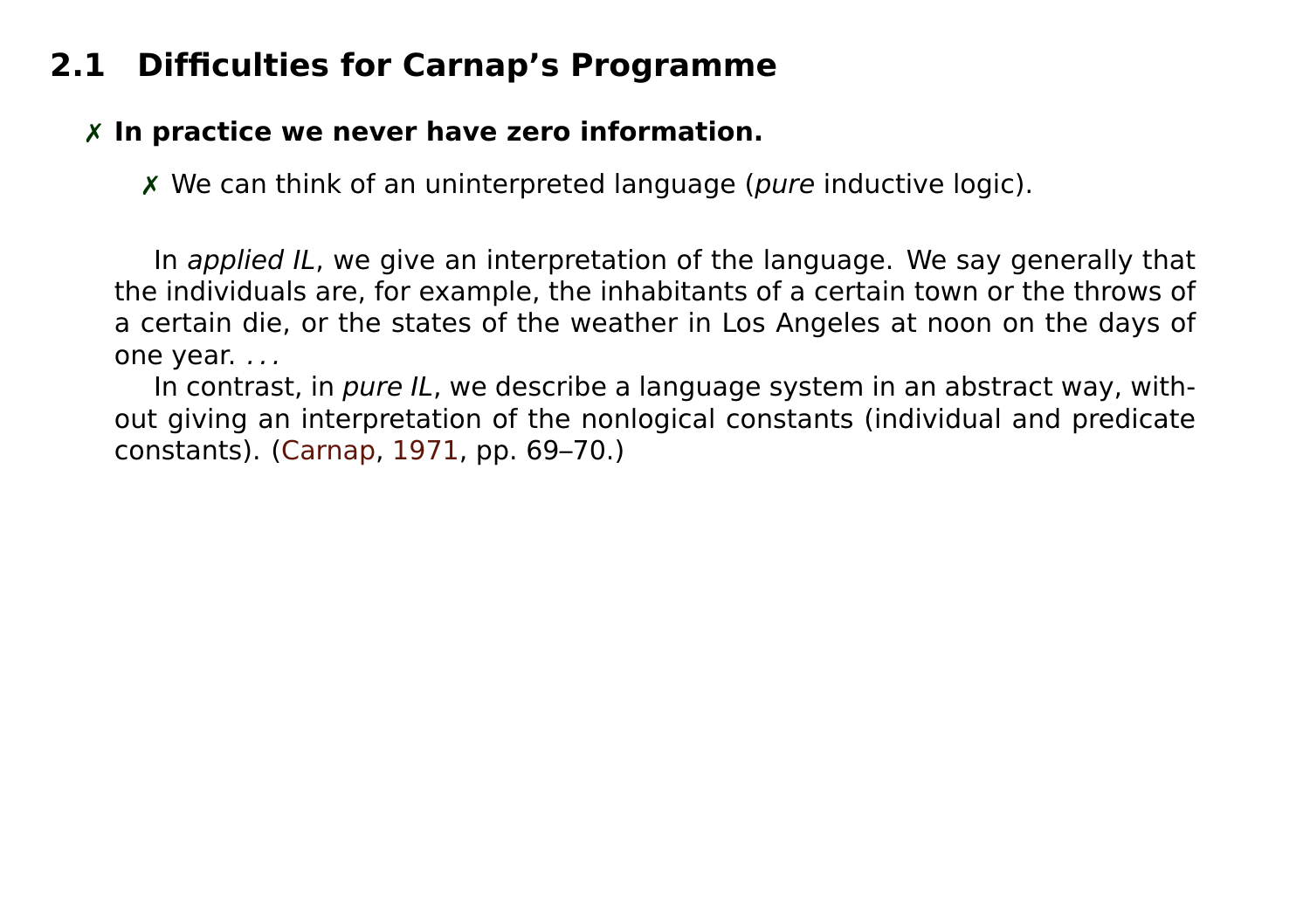#### ✗ **Some of the information we have is hard or impossible to make explicit as a set of propositions that can be conditionalised upon.**

- EG Information to do with the interpretation of the language.
- EG Contextual or background information such as  $U_1t_3^{0.9}$ .
- ✗ One can enrich the language.
	- ✗ That may make the logic much more complicated and inference less tractable.
	- ✗ Problems can remain if the information imposes multiple constraints: EG  $U_1 t_3^{0.9}$  imposes the constraints  $P(U_1 t_3) = 0.9$  and  $P(U_1 t_3^{0.9}) = 1$ .
		- $\therefore$  One would need  $P(U_1t_3|U_1t_3^{0.9}) = 0.9$ .
		- **•** This is a further substantive condition, analogous to the Principal Principle.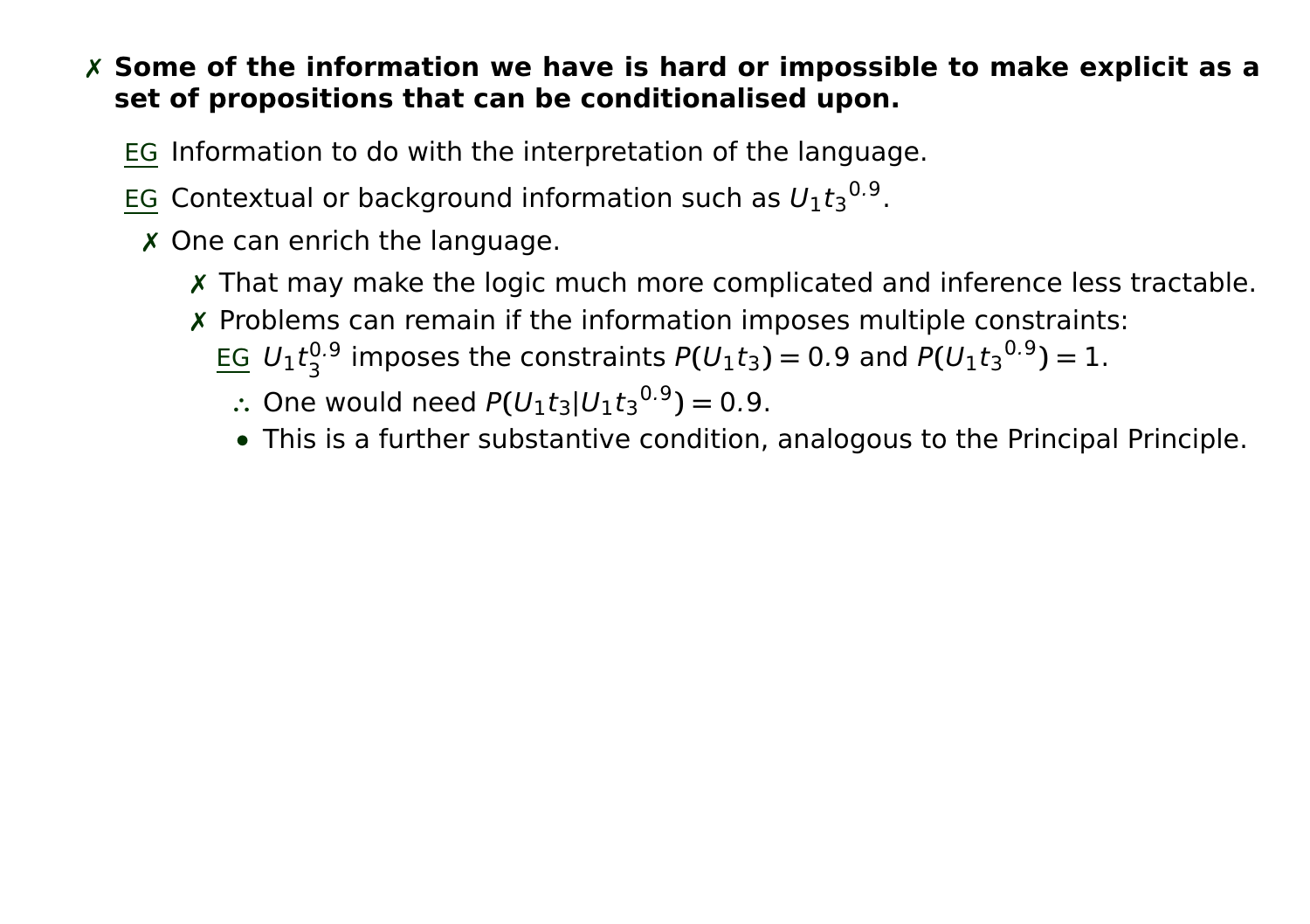#### ✗ **Conditionalisation requires that all evidence have non-zero probability.**

• But, e.g., most plausibly  $P_{\emptyset}(U_1t_3^{0.9}) = 0$ .

✗ One could apply Jeffrey conditionalisation or minimum-cross entropy updating.

**x** This won't handle more complex statements like  $U_1t_3$ .<sup>9</sup> v  $U_1t_2$ <sup>[.7,.8]</sup>.

✗ This does not help in the case of categorical statements with zero probability.

EG Plausibly, universal generalisations.

**•** The premisses may be inconsistent with background information.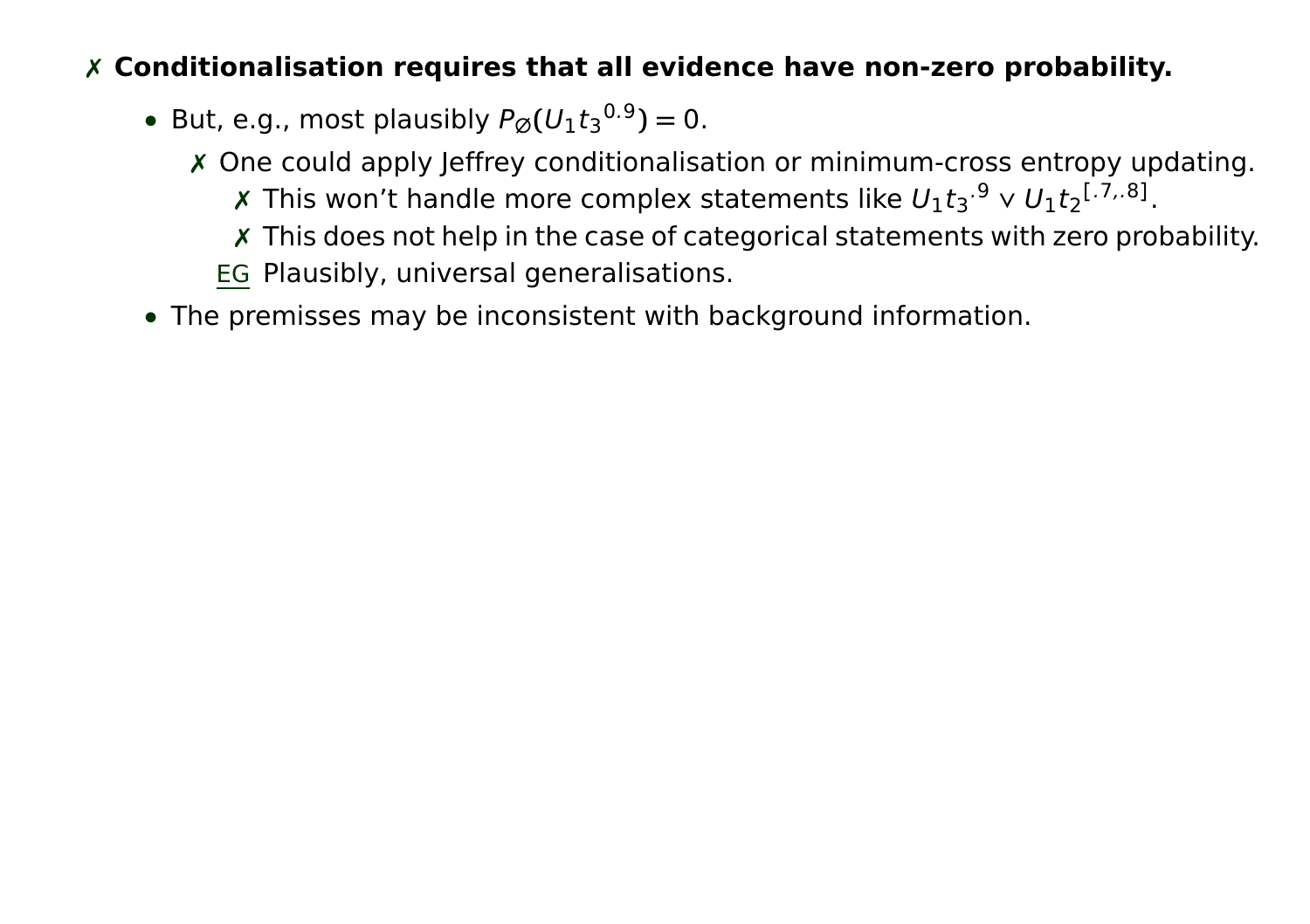- ✗ **The permutation postulate / exchangeability is only appropriate in some circumstances.**
- **•** [Popper](#page-42-5) [\(1983,](#page-42-5) pp. 303–305); [Good](#page-41-5) [\(1965,](#page-41-5) pp. 13–14) and [Gillies](#page-41-6) [\(2000,](#page-41-6) pp. 77–83): exchangeable probabilities are only appropriate when the events are objectively independent:
- EG A fair coin is tossed and 700 heads and 2 tails are observed. cλ**(**Ht<sup>703</sup> **|** Ht1∧**· · ·**∧Ht700∧ <sup>¬</sup>Ht<sup>701</sup> ∧ ¬Ht702**) =** <sup>700</sup>**+**λ/<sup>2</sup> 702**+**λ . If λ **=** 2, i.e., Laplace's rule of succession, then we have that  $c_{\lambda}(Ht_{703} \mid Ht_1 \wedge \cdots \wedge Ht_{700} \wedge \neg Ht_{701} \wedge \neg Ht_{702}) = 701/704 \approx 0.996$ , which seems quite reasonable.
	- **•** Consider a case of dependence: the game of red or blue. A fair coin is tossed, changing a score s to s **+** 1 if heads or s **−** 1 if tails. If s **≥** 0 the result of the toss is blue, if s < 0 the result is red.
	- **•** Note that while the tosses of the coin are independent, the outcomes red and blue are highly dependent.
	- **•** Suppose we get a sequence of 700 blues then two reds.
	- We can deduce that now  $s = -2$  so objectively  $P(Bt_{703} | Bt_1 \wedge \cdots \wedge Bt_{700} \wedge \neg Bt_{701} \wedge$  $\neg Bt_{702}$  $= 0$ .
	- **•** But if probabilities satisfy exchangeability then one will get a positive probability for blue.
		- EG Applying Laplace's rule of succession,  $P(Bt_{703} | Bt_1 \wedge \cdots \wedge Bt_{700} \wedge \neg Bt_{701} \wedge \neg Bt_{702}) =$ 701/704 **≈** 0.996.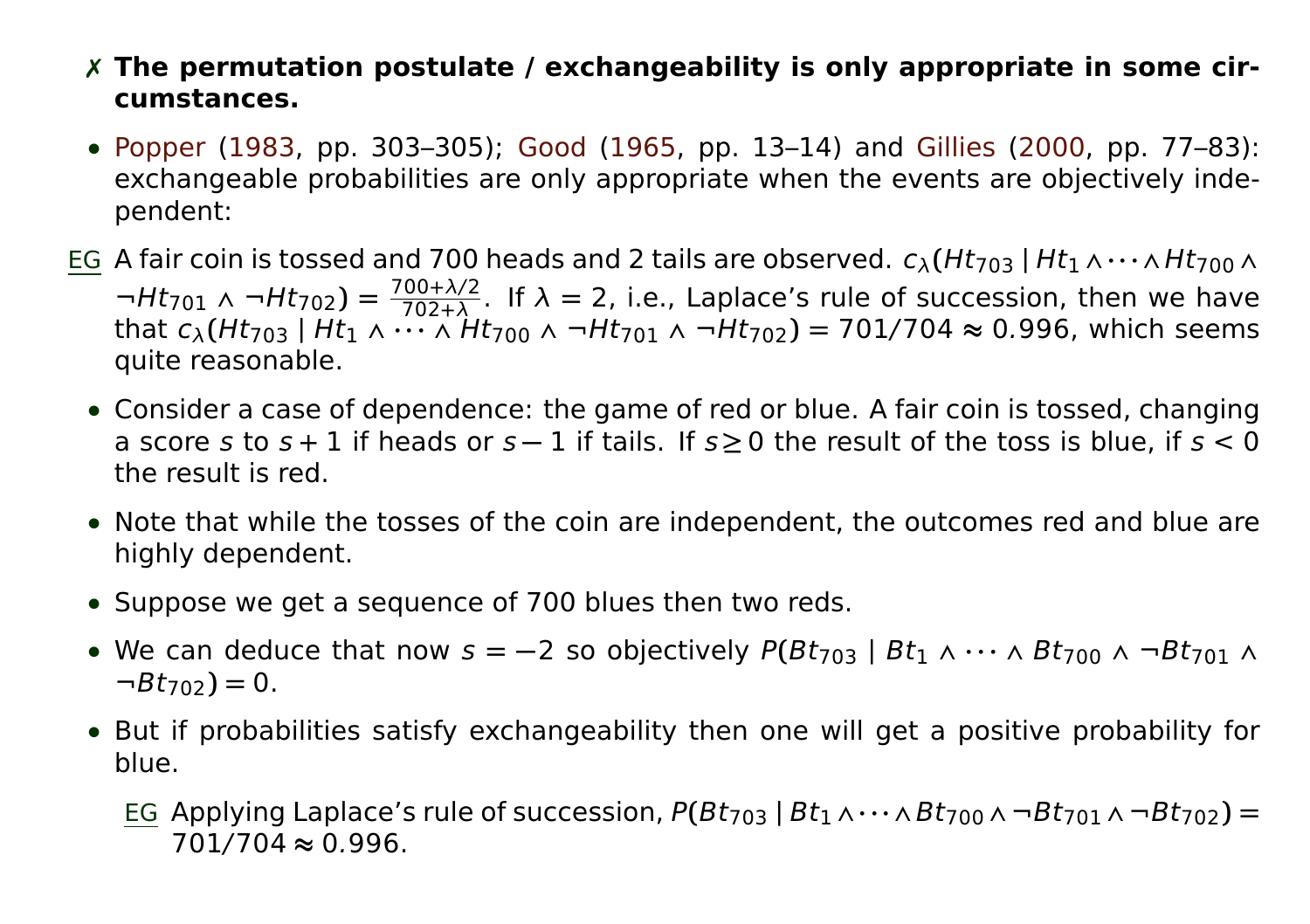#### ✗ **No unproblematic way to choose the parameter** λ**.**

- **•** [Carnap](#page-41-7) [\(1952,](#page-41-7) §18): λ will depend on empirical performance, simplicity and formal elegance.
	- ✗ No clear indication as to how to balance these considerations.
	- ✗ Blank slate: there is no evidence of empirical performance.
		- c<sub>0</sub> and c<sub>∞</sub> are surely the simplest and most elegant.
		- Arguably one should reject  $c_0$  because is leads to absurd commitments.
		- **•** But then we are left with c<sup>∞</sup> and classical inductive logic.
- **•** [Good](#page-41-8) [\(1980\)](#page-41-8): treat parameters like λ as meta-inductive parameters—attach a probability distribution and update.
	- **?** What are these probabilities of?
		- **?** That λ is the 'true' value of the parameter? Hard to make sense of such a claim.
		- **?** That λ offers the best balance between empirical performance, simplicity and formal elegance? It is hard to find objective standards here.
	- ✗ Prone to a regress problem.
- **•** [Carnap](#page-41-7) [\(1952,](#page-41-7) §§19–24) and [Kuipers](#page-41-9) [\(1986\)](#page-41-9): take an arbitrary initial value of λ and change that as evidence  $E$  is gathered in order to minimise the distance between the probability function  $P_E$  and the frequency function  $P^*$ .
	- ✓ No regress problem.
	- $\times$   $\lambda$  varies so we get a confirmation function not in the continuum.
		- **∴** Inadequate on Carnap's own account.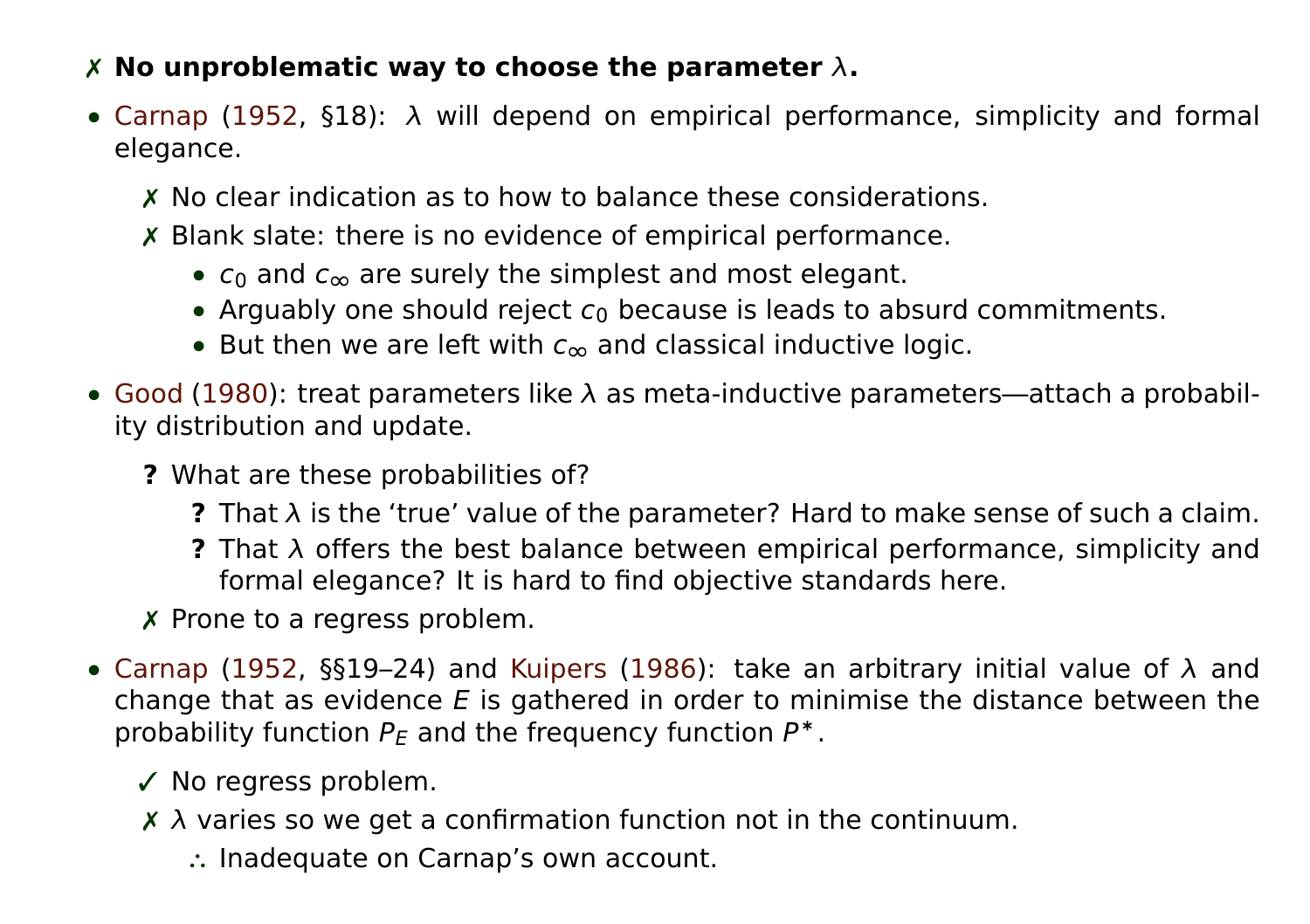### **2.2 The Principle of Indifference**

The Permutation Postulate can be thought of as an application of the Principle of Indifference:

The principle of indifference asserts that if there is no known reason for predicating of our subject one rather than another of several alternatives, then relatively to such knowledge the assertions of each of these alternatives have an equal probability. [\(Keynes,](#page-41-10) [1921,](#page-41-10) p. 45.)

• In particular, all sequences of *l* outcomes with the same number of positive outcomes have the same probability.

For example,

 $P_{\emptyset}(Ut_1 \wedge Ut_2 \wedge \neg Ut_3) = P_{\emptyset}(Ut_1 \wedge \neg Ut_2 \wedge Ut_3) = P_{\emptyset}(\neg Ut_1 \wedge Ut_2 \wedge Ut_3)$  $P_{\emptyset}(Ut_1 \wedge \neg Ut_2 \wedge \neg Ut_3) = P_{\emptyset}(\neg Ut_1 \wedge Ut_2 \wedge \neg Ut_3) = P_{\emptyset}(\neg Ut_1 \wedge \neg Ut_2 \wedge Ut_3)$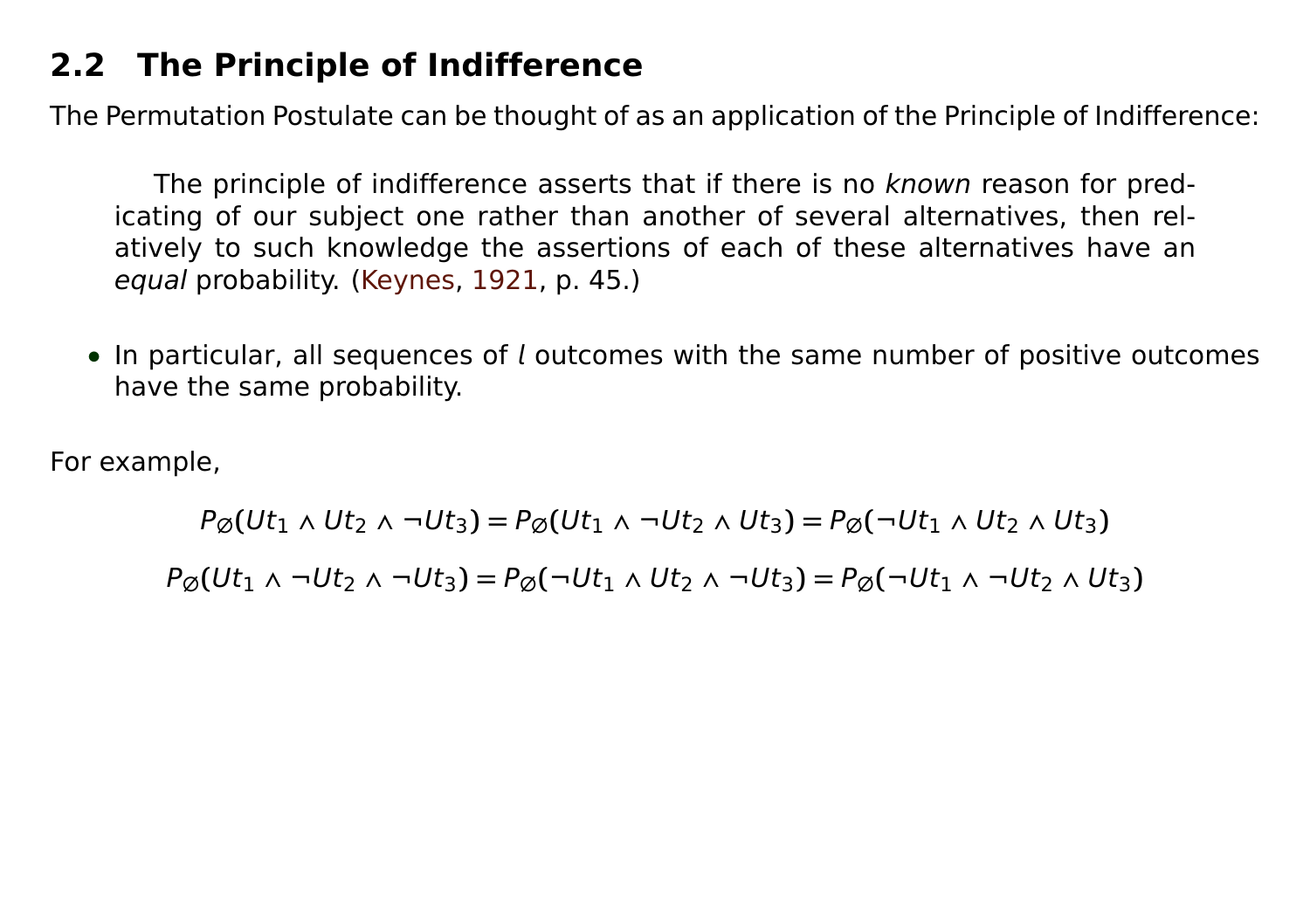POI has been widely criticised as giving inconsistent recommendations when applied to different partitions.

EG {red, not red} vs {red, blue, green, yellow}.

Keynes resolved this problem by insisting that we need to apply POI to the finest partition of alternatives:

it is a necessary condition for the application of the principle, that these should be, relatively to the evidence, *indivisible* alternatives...

The principle of indifference is not applicable to a pair of alternatives, if we know that either of them is capable of being further split up into a pair of possible but incompatible alternatives of the same form as the original pair. [\(Keynes,](#page-41-10) [1921,](#page-41-10) pp. 65–66.)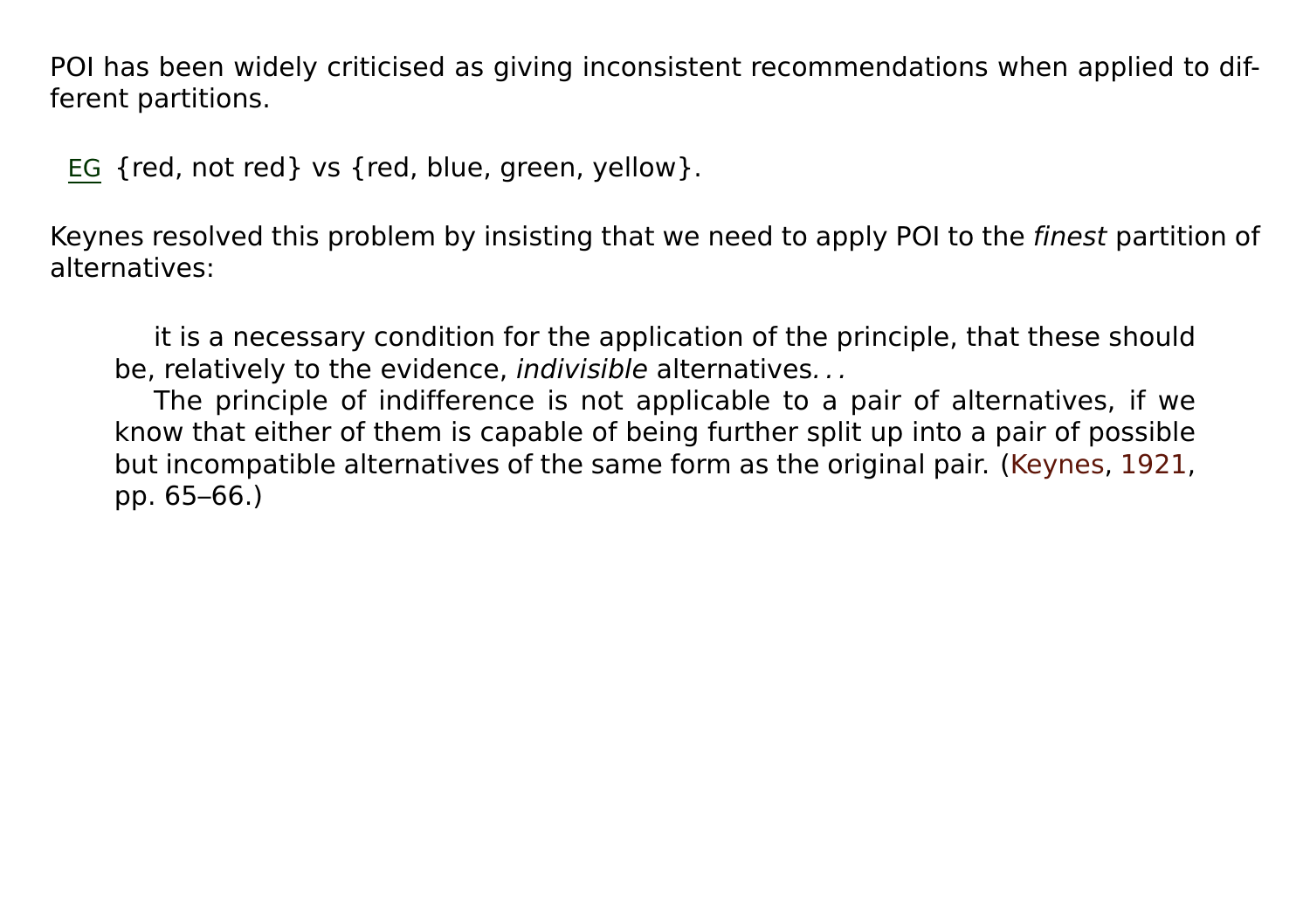- **•** In propositional logic, the finest partition is the partition of states corresponding to lines in a truth table.
- **•** In predicate logic, there is a finest partition of n-states for each n.

So to apply the Principle of Indifference coherently, we should have:

**State Exchangeability.** For any n,  $P_{\emptyset}$  should give the same probability to each n-state  $\omega \in \Omega_n$ .

$$
P_{\emptyset}(Ut_{1} \wedge Ut_{2} \wedge \neg Ut_{3}) = P_{\emptyset}(Ut_{1} \wedge \neg Ut_{2} \wedge Ut_{3})
$$
  
\n
$$
= P_{\emptyset}(\neg Ut_{1} \wedge Ut_{2} \wedge Ut_{3})
$$
  
\n
$$
= P_{\emptyset}(Ut_{1} \wedge \neg Ut_{2} \wedge \neg Ut_{3})
$$
  
\n
$$
= P_{\emptyset}(\neg Ut_{1} \wedge Ut_{2} \wedge \neg Ut_{3})
$$
  
\n
$$
= P_{\emptyset}(\neg Ut_{1} \wedge \neg Ut_{2} \wedge Ut_{3})
$$
  
\n
$$
= P_{\emptyset}(Ut_{1} \wedge Ut_{2} \wedge Ut_{3})
$$
  
\n
$$
= P_{\emptyset}(\neg Ut_{1} \wedge \neg Ut_{2} \wedge \neg Ut_{3})
$$
  
\n
$$
= P_{\emptyset}(\neg Ut_{1} \wedge \neg Ut_{2} \wedge \neg Ut_{3})
$$

 $\therefore$  P<sub>Ø</sub>(ω) = P<sub>=</sub>(ω) = 1/|Ω<sub>n</sub>| for all ω ∈ Ω<sub>n</sub>.

Thus this consideration motivates  $P_{\equiv}$  and Classical Inductive Logic.

NB The only member of Carnap's continuum that satisfies State Exchangeability is  $c_{\infty}$ .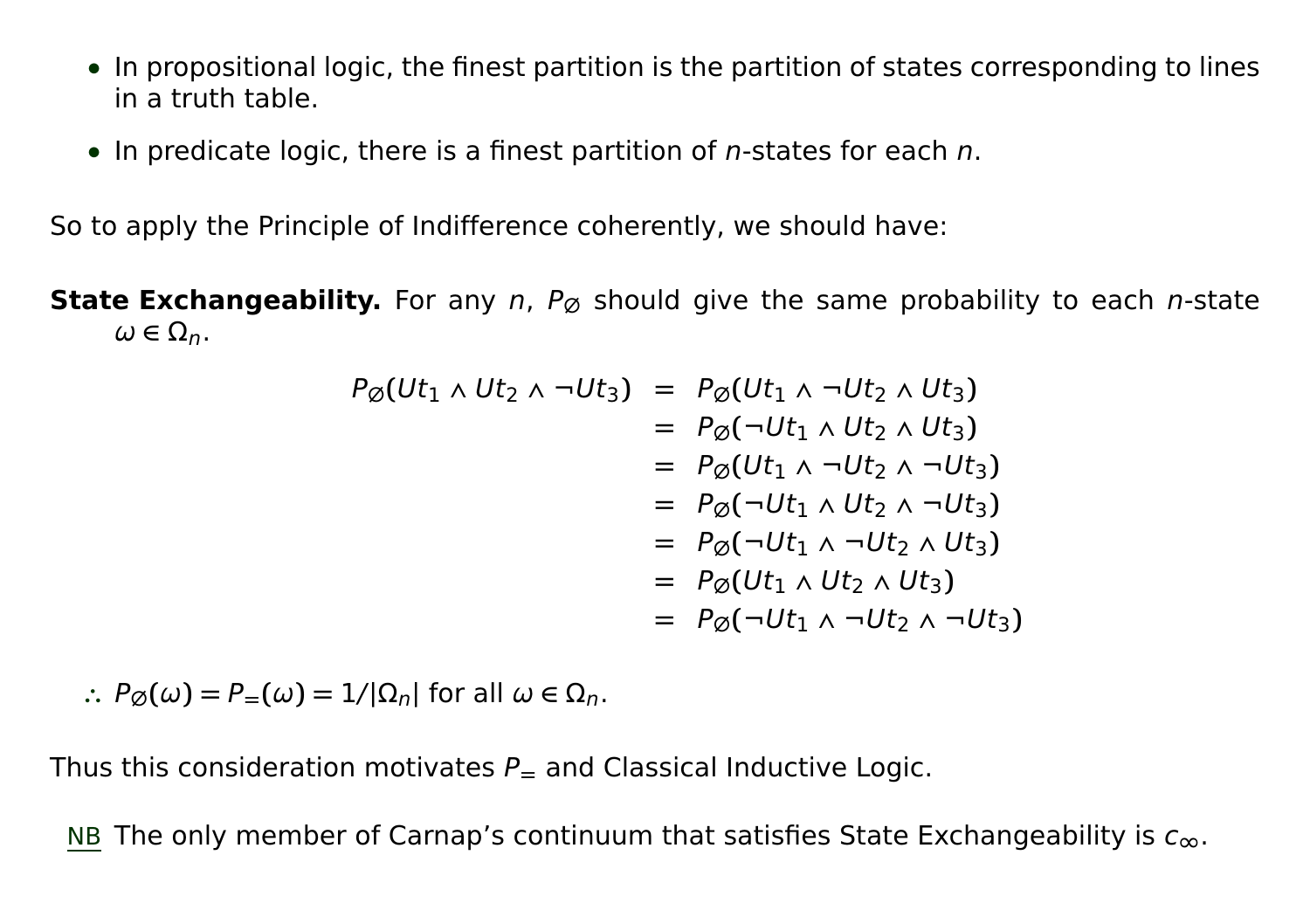Note that Keynes' resolution restricts the application of POI to discrete partitions.

[Paris](#page-42-6) [\(2015\)](#page-42-6) advocates an alternative resolution to problems arising from the application of POI to continuous partitions.

- **•** This involves restricting POI to those symmetries that can be represented by automorphisms of the language.
- ✓ This restriction of POI still yields the Permutation Postulate.
- $\checkmark$  It this avoids certain paradoxes on continuous domains.
- $\times$  It does not help Carnap's programme, because it isolates  $c_0$  as uniquely rational [\(Paris](#page-42-7) [and Vencovská,](#page-42-7) [2011\)](#page-42-7).
	- **•** This function gives probability 0 to the possibility that any of a sequence of outcomes will differ from the first outcome.
		- EG  $c_0(L(t_2) \wedge L(t_3) \wedge \neg L(t_4)|L(t_1)) = 0$ , where vehicles are observed at a road junction to see whether or not they turn left (L).
	- **•** [Paris and Vencovská](#page-42-7) [\(2011\)](#page-42-7) and [Paris and Vencovská](#page-42-8) [\(2015,](#page-42-8) Chapter 23) rightly regard this conclusion as a reductio of the automorphism approach on unary languages.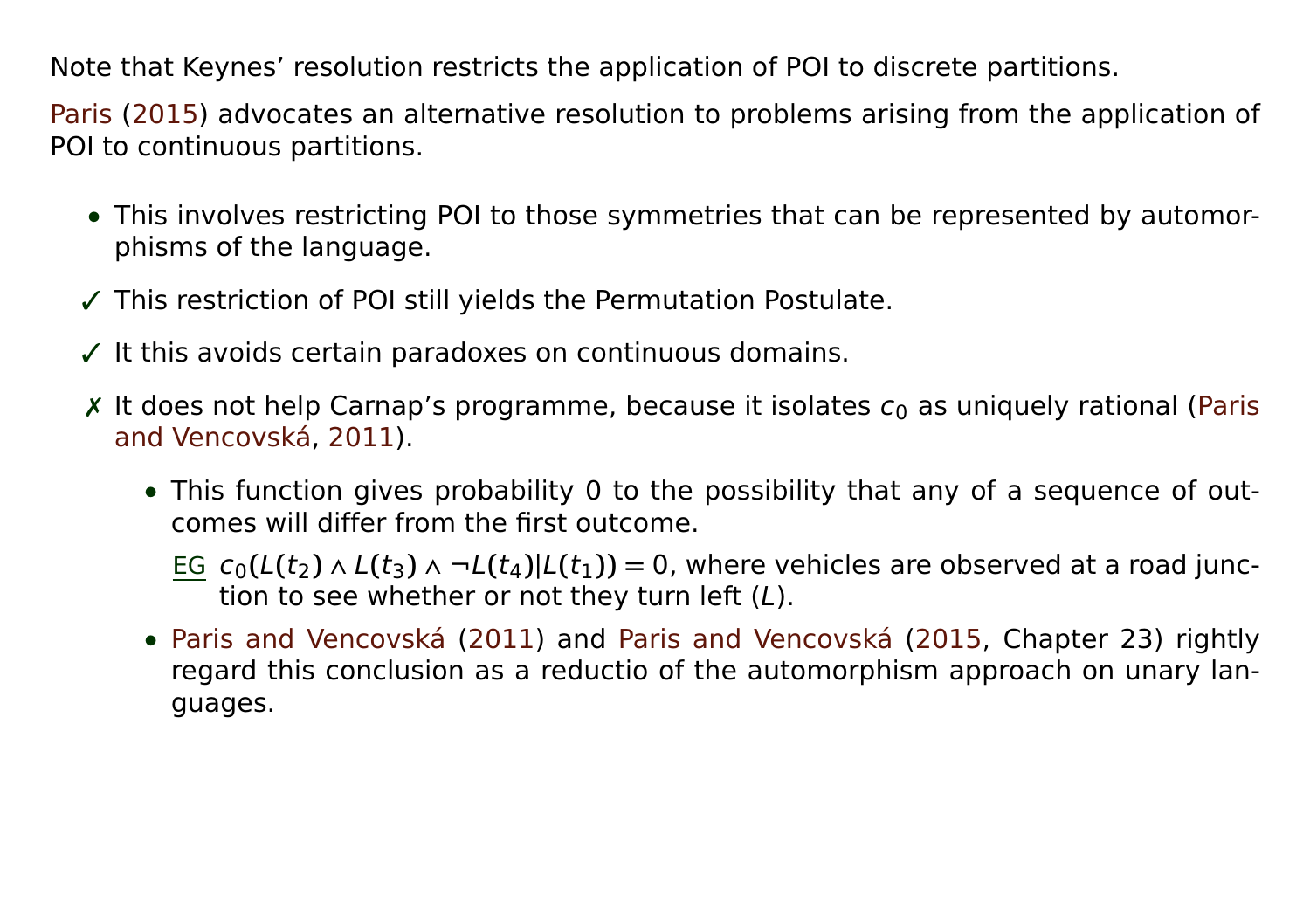## **2.3 Which Continuum of Inductive Methods?**

Where there are at least two relation symbols, the **Nix-Paris** δ**-continuum** is the only set of probability functions satisfying the following conditions [\(Nix,](#page-42-9) [2005;](#page-42-9) [Nix and Paris,](#page-42-10) [2006\)](#page-42-10):

**Permutation.** P is invariant under permutations of the constant symbols  $t_i$ :  $P(\theta(t_{i_1},...,t_{i_s}))$  =  $P(\theta(t_{j_1}, \ldots, t_{j_s}))$  for any open formula  $\theta(x_1, \ldots, x_s)$ .

**Regularity.** For quantifier-free  $\theta$ ,  $P(\theta) = 0$  iff  $\models \neg \theta$ .

**Generalised Principle of Instantial Relevance.** If  $\theta(x) \models \varphi(x)$  and  $\varphi(t_{l+1}) \land \psi(t_1, \ldots, t_l)$ is consistent then an extra instance of  $\varphi$  should not undermine  $\theta(t_{l+2})$ ,  $P(\theta(t_{l+2})|\varphi(t_{l+1})\wedge \varphi(t_{l+1})$  $\psi(t_1, \ldots, t_l) \geq P(\theta(t_{l+2}) | \psi(t_1, \ldots, t_l)).$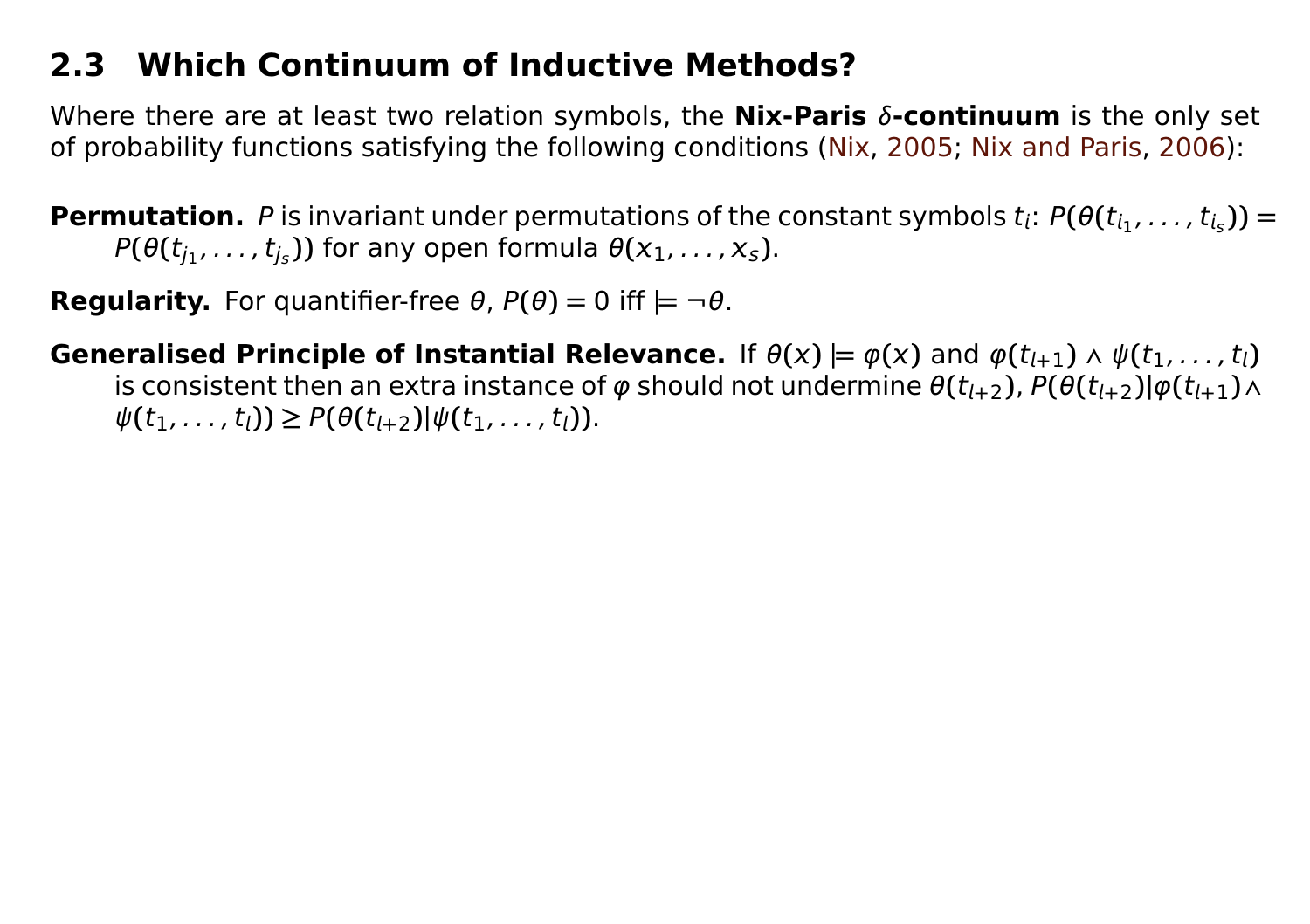

Figure 2: The Nix-Paris inductive methods for  $\delta \in [0, 1)$ , a single unary predicate and  $l = 10$ .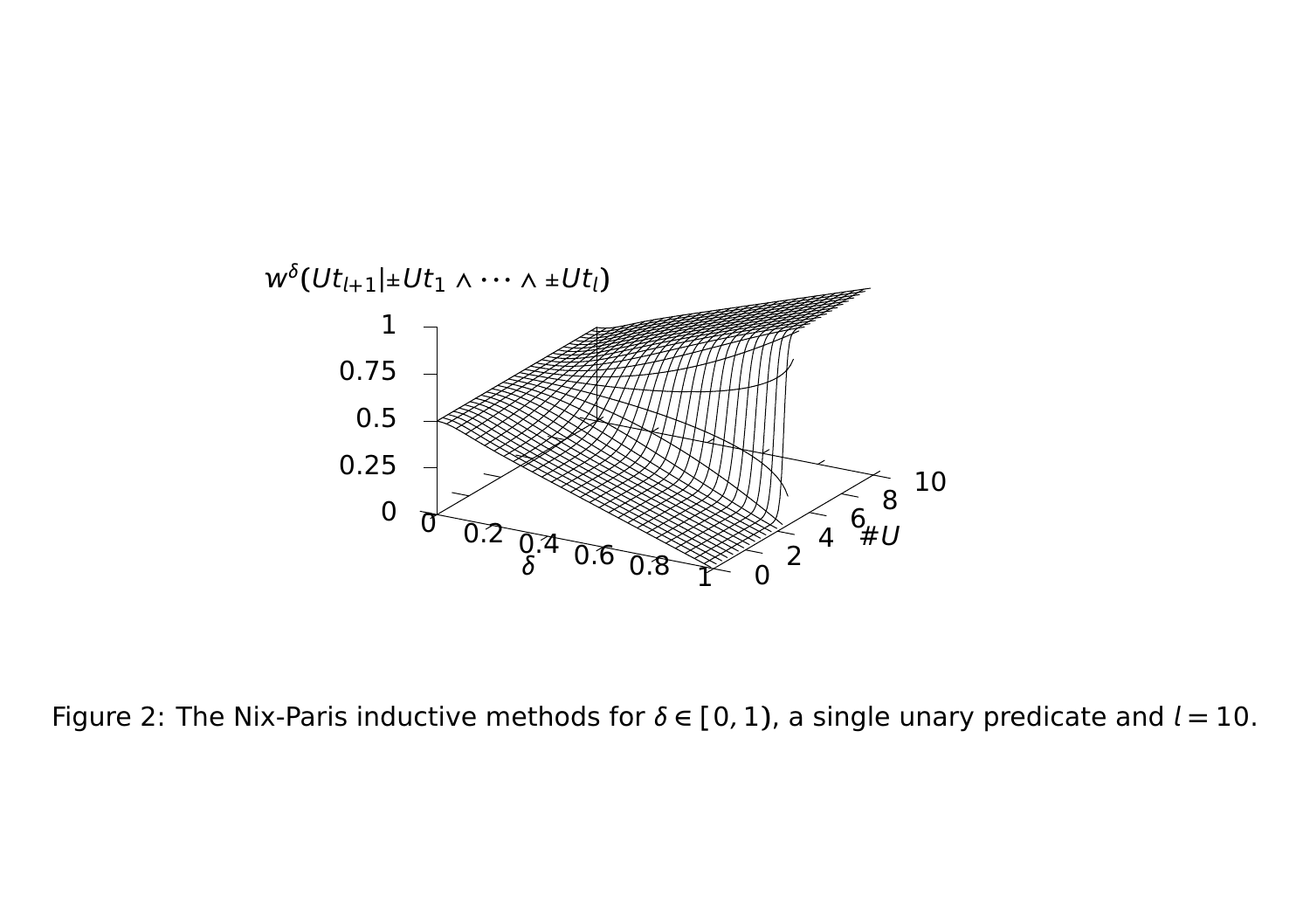- **?** Which continuum should we endorse?
- **•** The desiderata seem equally plausible.
- **∴** If we advocate any of them, we should advocate all of them.

But the equivocator  $P_$  is the only function satisfying:

- **Permutation.** P is invariant under permutations of the constant symbols  $t_i$ :  $P(\theta(t_{i_1},...,t_{i_s}))$  =  $P(\theta(t_{j_1},...,t_{j_s}))$  for any open formula  $\theta(x_1,...,x_s)$ .
- **Sufficientness.**  $P(\alpha_{l+1}(t_{l+1})|\alpha_1(t_1) \wedge \cdots \wedge \alpha_l(t_l))$  depends only on *l* and the number  $\#\alpha_{l+1}$ of occurrences of  $\alpha_{i+1}$  in  $\alpha_1, \ldots, \alpha_i$ .
- **Regularity.** For quantifier-free  $\theta$ ,  $P(\theta) = 0$  iff  $\models \neg \theta$ .
- **Generalised Principle of Instantial Relevance.** If  $\theta(x) \models \varphi(x)$  and  $\varphi(t_{l+1}) \land \psi(t_1, \ldots, t_l)$ is consistent then an extra instance of  $\varphi$  should not undermine  $\theta(t_{i+2})$ ,  $P(\theta(t_{i+2})|\varphi(t_{i+1})\wedge$  $\psi(t_1, \ldots, t_l) \geq P(\theta(t_{l+2}) | \psi(t_1, \ldots, t_l)).$

This leaves us with  $P_=$  (aka  $c^\dagger$ ,  $c_\infty$ ,  $w^0$ )—i.e., Classical inductive logic.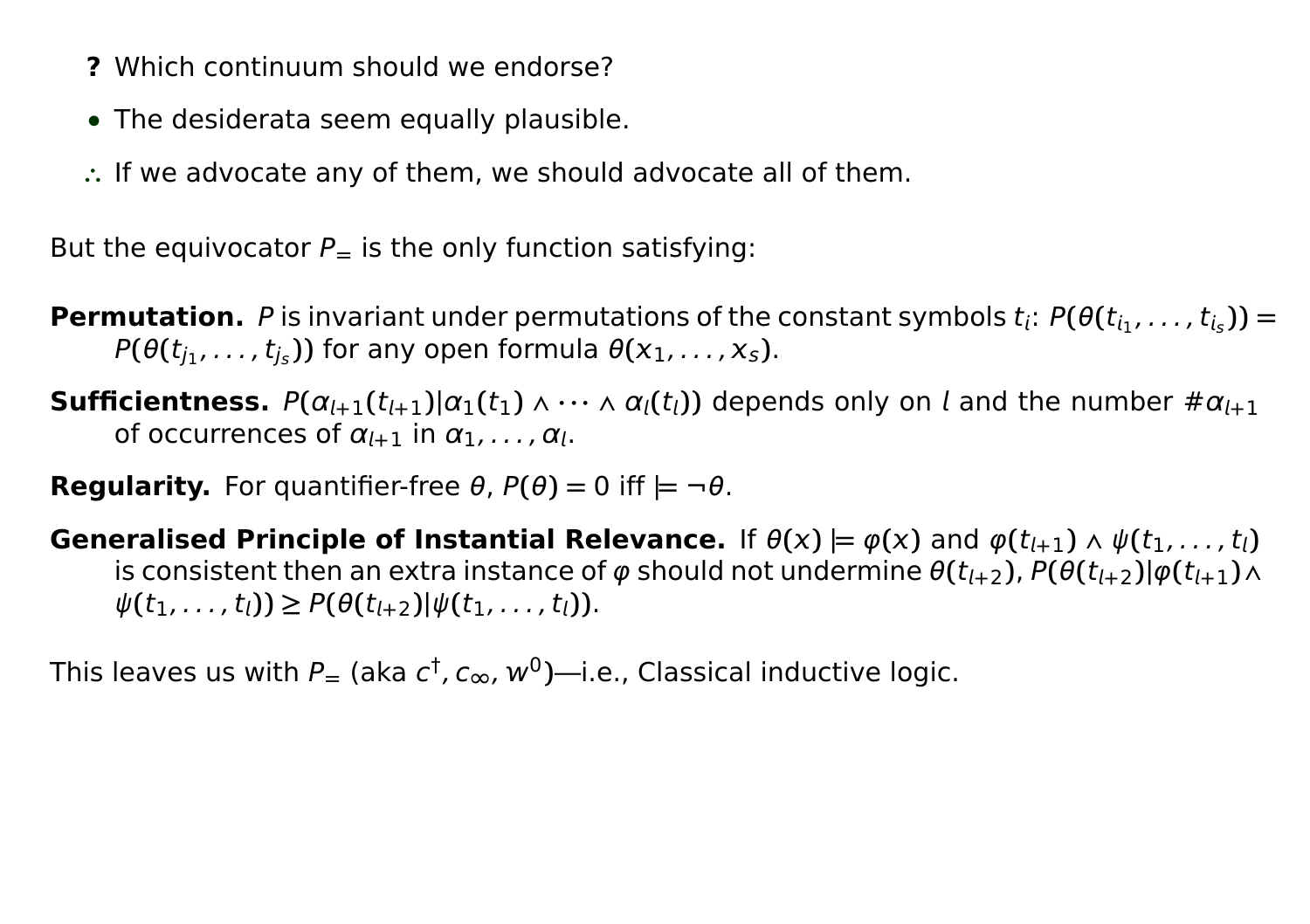## **2.4 Capturing Logical Entailment**

Recall Salmon:

if degree of confirmation is to be identified with [logical] entailment, then  $c^\dagger$ [i.e., classical inductive logic] is the proper confirmation function after all, for it yields the result that  $p$  is probabilistically irrelevant to  $q$  whenever  $p$  and  $q$  are completely independent and there is no [logical] entailment between them. [\(Salmon,](#page-42-3) [1967,](#page-42-3) p. 731.)

Arguably, if P is to capture logical entailment then it should render logically disjoint propositions probabilistically independent:

**Weak Irrelevance.** If quantifier-free θ, φ have no relation or constant symbols in common then  $P(\theta|\varphi) = P(\theta)$ .

But  $c_0$  and  $c_{\infty}$  are the only members of the Johnson-Carnap continuum that satisfy Weak Irrelevance [\(Paris and Vencovská,](#page-42-8) [2015,](#page-42-8) Chapter 20).

NB  $c_0$  leads to absurd commitments.

So Salmon was right: in the framework of Carnap's programme, an inductive logic can't capture both logical entailment and inductive entailment.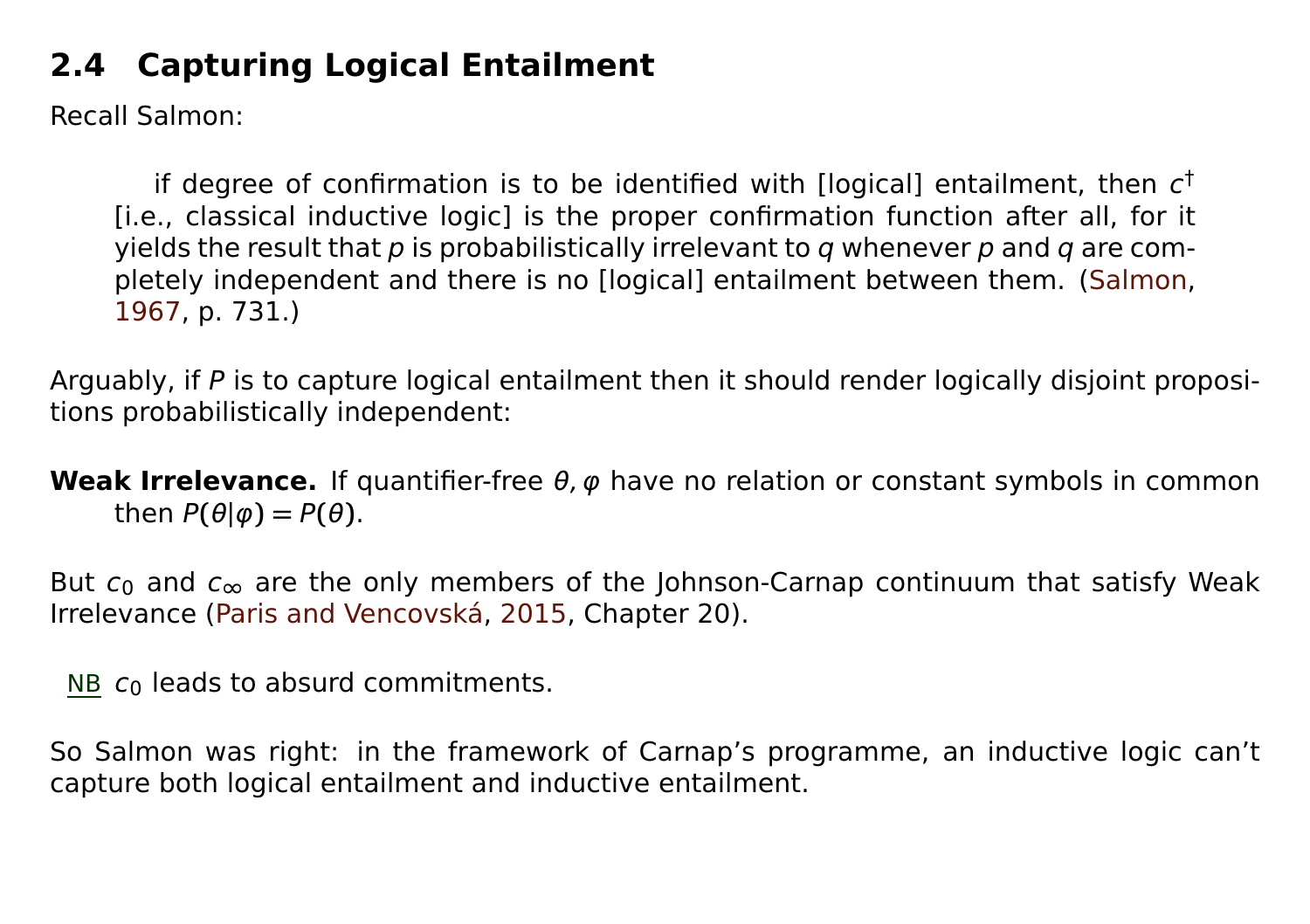## <span id="page-35-0"></span>**3 Objective Bayesian Inductive Logic**

## **Objective Bayesian Epistemology**

An agent should apportion the strengths of her beliefs according to three norms:

**Probability.** Her belief function  $P_E$  should be a probability function,  $P_E \in \mathbb{P}$ .

**Calibration.** Her belief function should be compatible with her evidence,  $P_E \in \mathbb{E} \subseteq \mathbb{P}$ .

• 
$$
P_E \in \mathbb{E} = \langle \mathbb{P}^* \rangle
$$
.

**Equivocation.** Her belief function should equivocate between basic possibilities.

 $\bullet$   $P_E \in \text{maxent} \mathbb{E} = \{P \in \mathbb{E} : \text{entropy } H(P) \stackrel{\text{df}}{=} \}$  $\stackrel{\text{dr}}{=} \sum_{\omega} P(\omega) \log P(\omega)$  is maximal}.

NB No updating rule required: if E changes to  $E'$  then  $P_E$  changes to  $P_{E'}$ .

✓ Controls worst-case expected loss [\(Landes and Williamson,](#page-42-11) [2013\)](#page-42-11).

(Williamson, J. (2010). In defence of objective Bayesianism. Oxford University Press, Oxford.)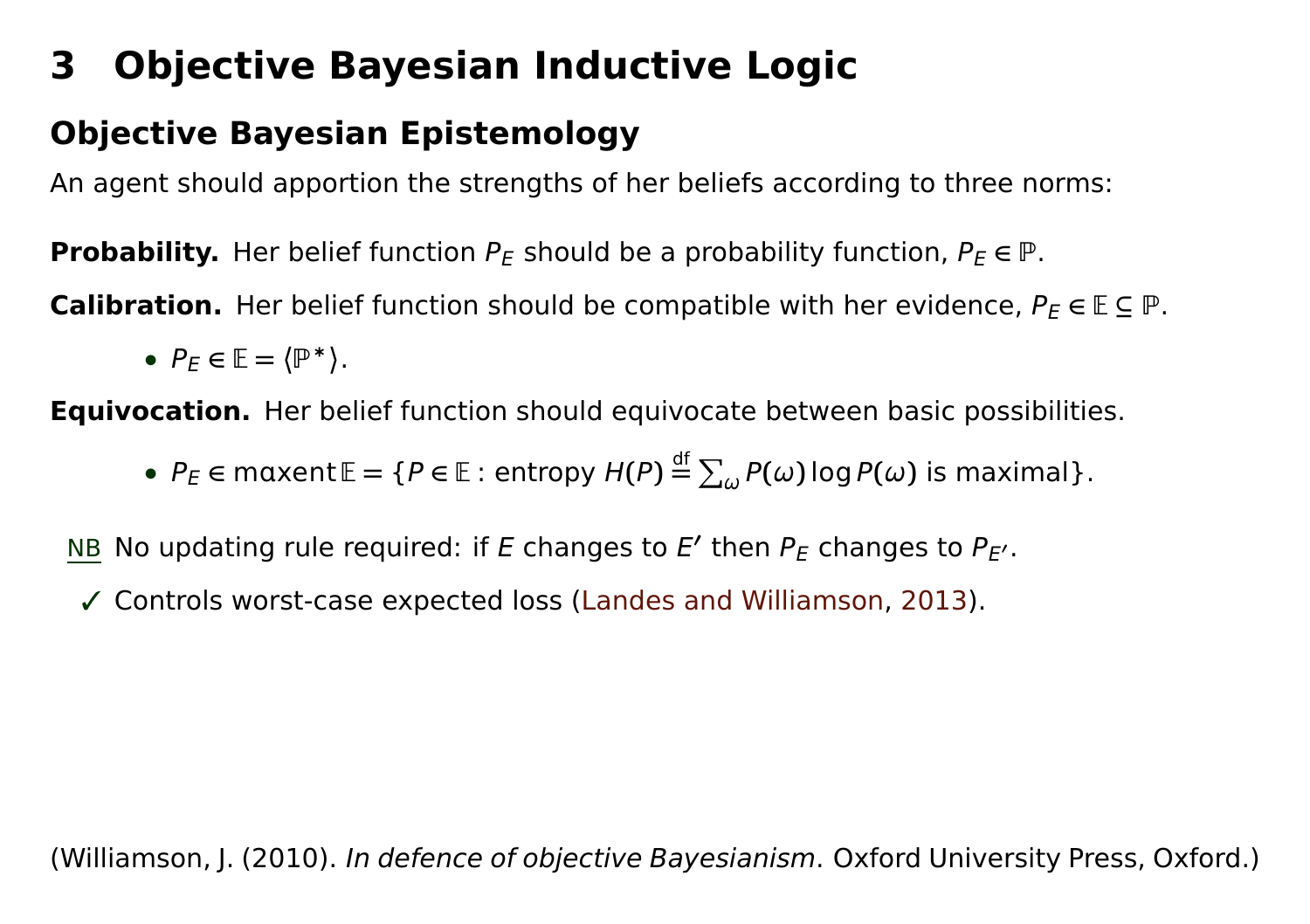## **Objective Bayesian inductive logic**

$$
\varphi_1^{X_1},\ldots,\varphi_k^{X_k}\not\approx\psi^Y
$$

iff

 $P(\psi) \in Y$ ,

for any P satisfying the norms of OBE,

IE For any P **∈** mxent**〈**{P <sup>∗</sup> : P <sup>∗</sup>**(**φ1**) <sup>∈</sup>** <sup>X</sup>1, . . . , P∗**(**φk**) <sup>∈</sup>** <sup>X</sup>k}**〉**.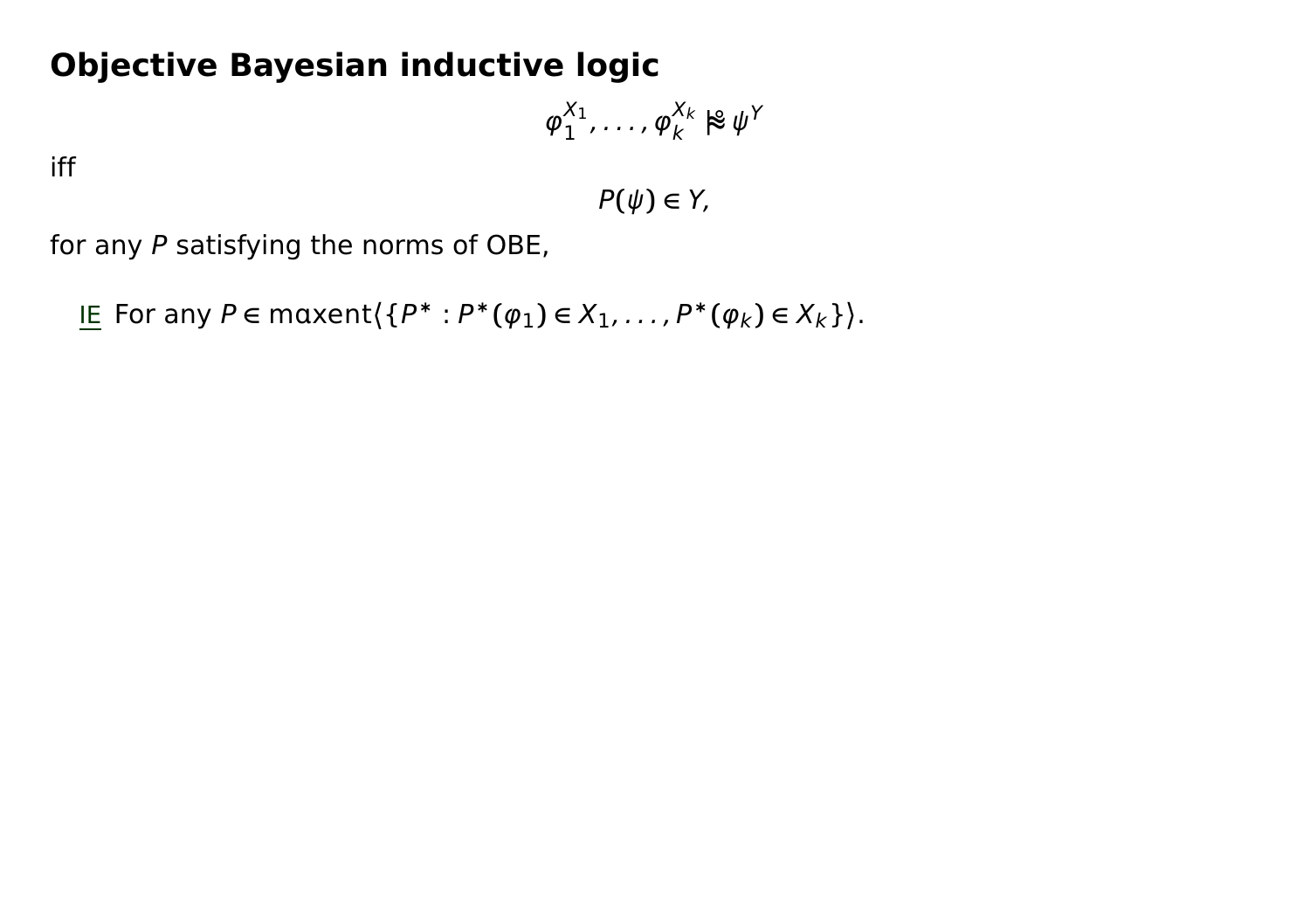## **3.1 Capturing Logical Entailment**

Objective Bayesian inductive logic preserves classical inductive logic:

**Probability.** Measure inductive plausibility by probability.

We can augment each line of a truth table with the probability that the atomic propositions take the truth values specified on that line:

|          | а | D | a<br>D | D | $\boldsymbol{\gamma}$ |
|----------|---|---|--------|---|-----------------------|
| $\chi_1$ |   |   |        |   |                       |
| $x_2$    |   |   | F      |   |                       |
| $x_3$    |   |   |        |   |                       |
| $\chi_4$ | c |   |        |   |                       |

**Calibration.** These probabilities should fit the premisses.

EG States where one or more premisses turn out false should have zero probability.

| 0     | а | D | α<br>$\rightarrow$ D | b | α |
|-------|---|---|----------------------|---|---|
| $x_1$ |   |   |                      |   |   |
| 0     |   | ⊏ | Ξ                    |   |   |
| $x_3$ |   |   |                      |   | c |
| 0     | ⊏ | E |                      |   |   |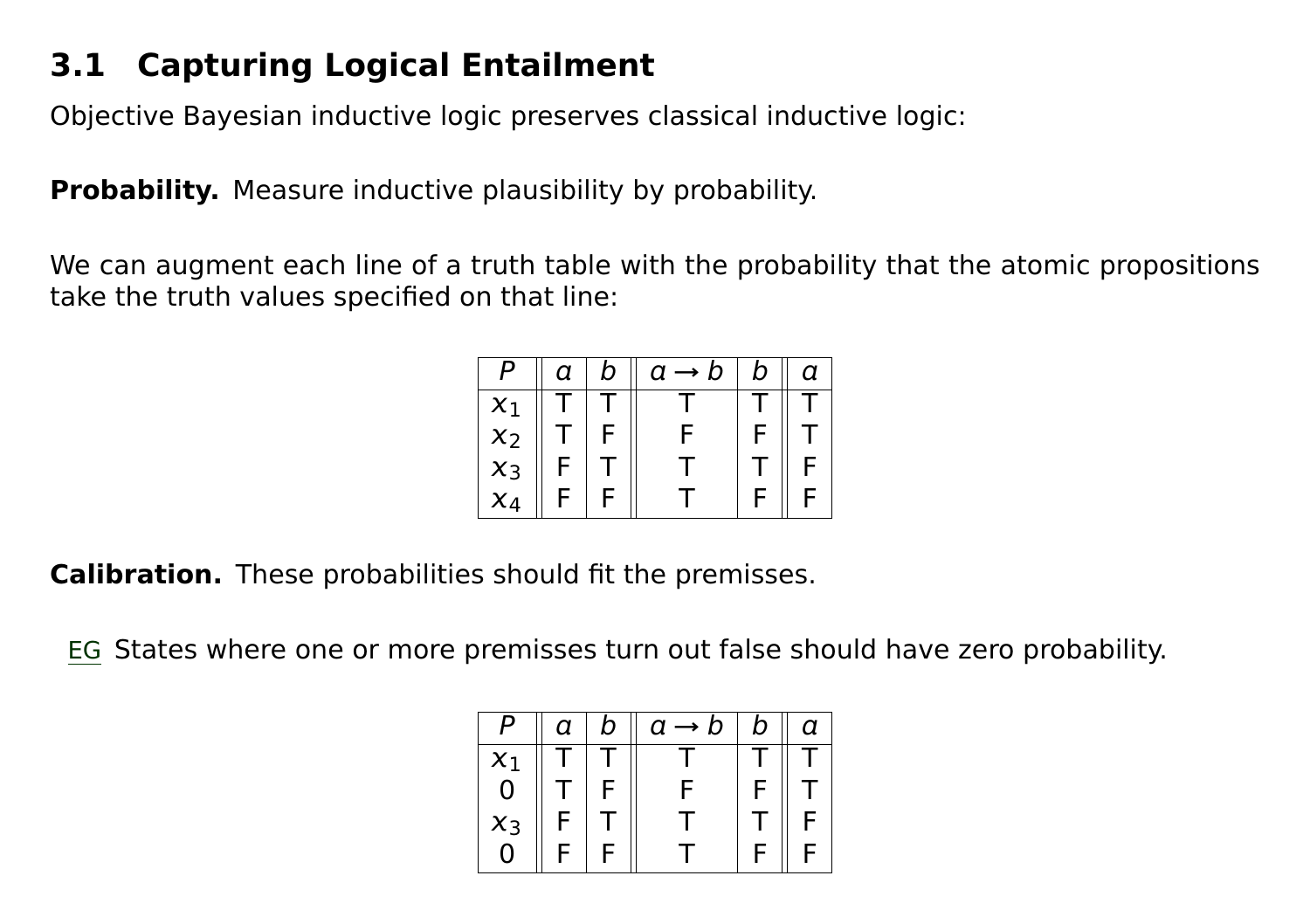**Equivocation.** If the premisses fail to distinguish between two possible truth assignments, then they are equally plausible.

| o                          | a | b | $a \rightarrow b$ | b | a |
|----------------------------|---|---|-------------------|---|---|
| $rac{1}{2}$ <sub>0</sub>   |   |   |                   |   |   |
|                            |   | F | F                 | F |   |
| $\frac{1}{2}$ <sub>0</sub> | F |   |                   |   | F |
|                            | F | F |                   | E | F |

We find then that probability  $\frac{1}{2}$  attaches to the conclusion:

|                | а | D | $a \rightarrow b$ | b | а |
|----------------|---|---|-------------------|---|---|
| $\frac{1}{2}$  |   |   |                   |   |   |
|                |   | F | с                 |   |   |
| $\overline{2}$ | ⊏ |   |                   |   |   |
| 0              | F | F |                   | F | F |

So,

$$
a\to b, b \hspace{0.1em}\mathrel{\triangleright}\hspace{-0.1em}\mathrel{\triangleright} a^{1/2}.
$$

#### **∴ OBIL captures logical entailment.**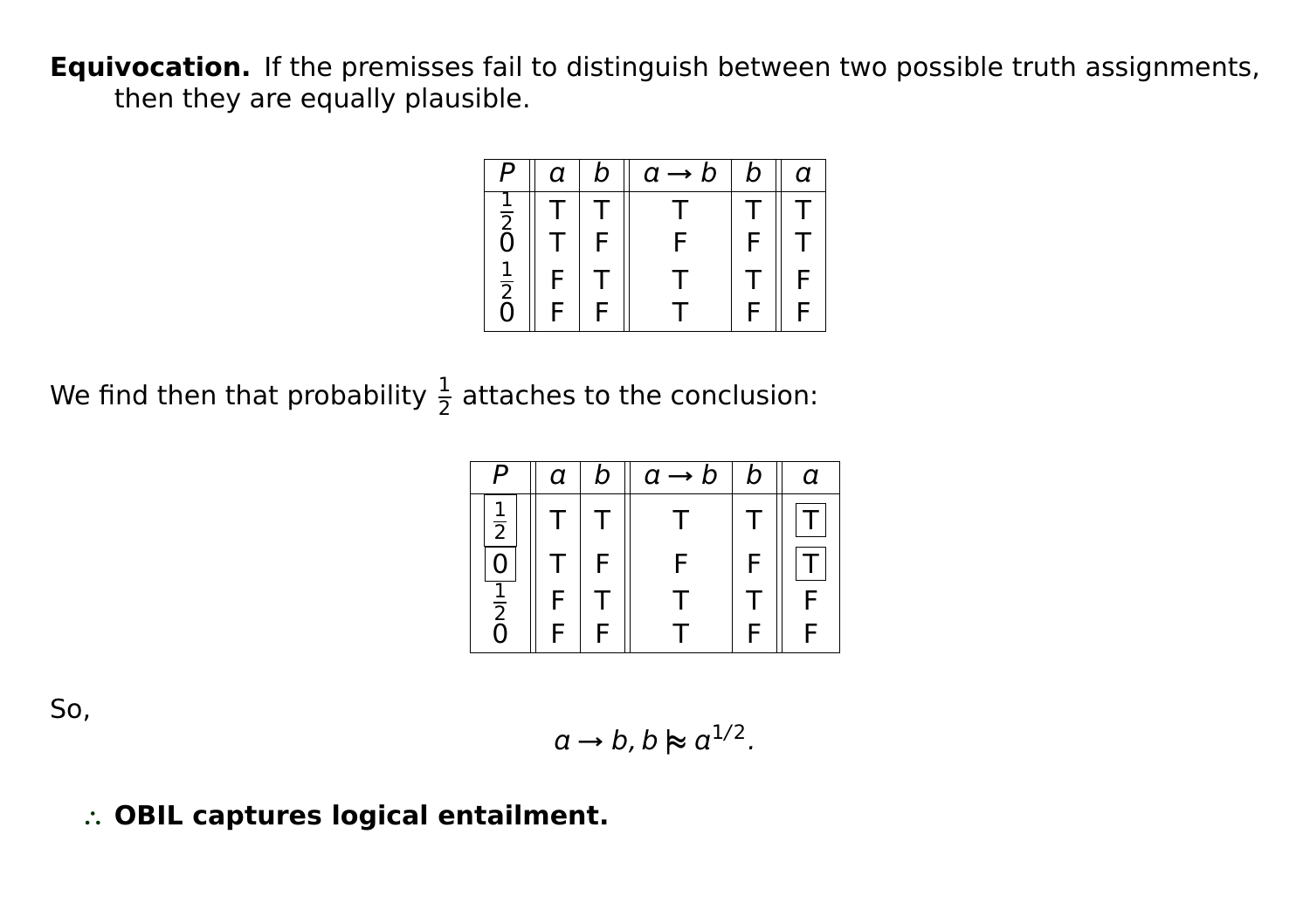## **3.2 Capturing Inductive Entailment**

EG Observing ravens  $r_1, \ldots, r_{101}$  to see if they are black B.

 $\bullet$   $P_{\emptyset}(Br_{101}) = 1/2 = P_{\emptyset}(Br_{101} | Br_1 \wedge \cdots \wedge Br_{100})$ 

NB We need  $P_F(Br_{101})$ , where  $Br_1, \ldots, Br_{100} \in E$ .

- Suppose the agent grants that  $Br_1, \ldots, Br_{100}$  and that outcomes are iid.
- Suppose .99 is the minimum degree to which she would need to believe P<sub>p</sub><sup>\*</sup>  $\chi_R^*(B) \geq \chi_R^*(B)$ for her to grant it.
- Frequentist statistics can determine δ such that P<sup>\*</sup>  $\int_{S}^{*} (|f_{S} - P_{R}^{*}|)$  $\binom{*}{R}(B) \leq \delta$ ) = .99.
- Calibration:  $P_E(1-P_R^*)$  $R^*(B) \le \delta$ ) = .99.
- The agent grants that P<sup>\*</sup><sub>p</sub>  $^*_{R}(B) \geq 1 - \delta.$
- **•** Calibration:  $P_{E'}(Br_{101}) \ge 1 \delta$ .
- **•** Equivocation:  $P_{E'}(Br_{101}) = 1 δ$ .
- ∴ **Γ**,Βr<sub>1</sub> ∧ ··· ∧ Βr<sub>100</sub>  $\mathcal{E}$ Βr<sup>1-δ</sup><sub>101</sub>.
- IE Learning from experience is possible.

NB Statistical theory is playing a crucial role here.

- **•** Inductive entailment is captured by statistical theory and Calibration.
- **•** Logical entailment is captured by Equivocation.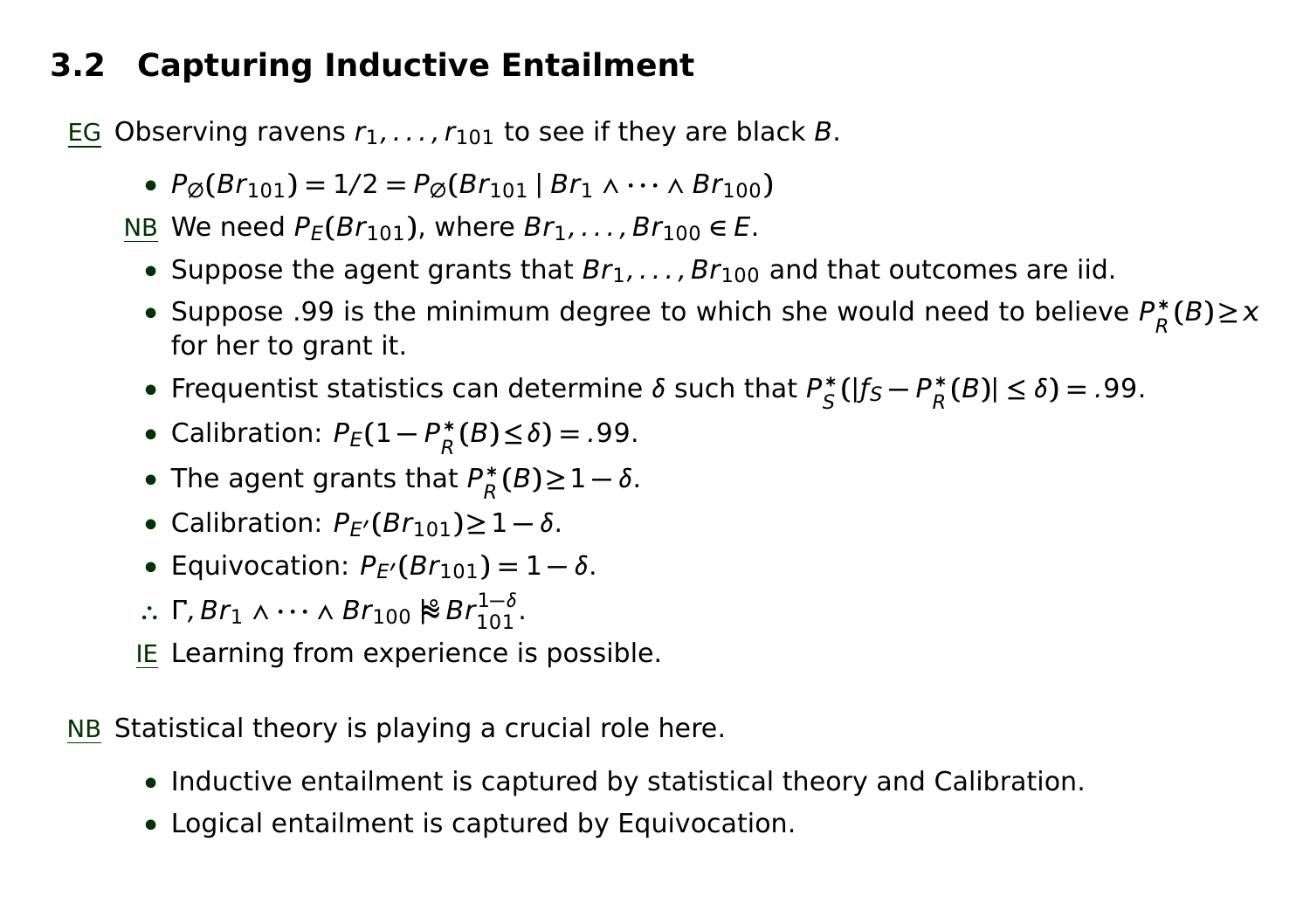## **Summary**

- **•** Partial entailment is an overloaded relation:
	- **•** Logical entailment is captured by classical inductive logic.
	- **•** Inductive entailment can't be captured by CIL.
- **•** Carnap tried to capture inductive entailment by relaxing the blank slate.

✗ All roads lead to <sup>P</sup>**<sup>=</sup>** as the natural blank slate—i.e., CIL.

- **•** Statistical theory is best equipped to capture inductive entailment.
	- **•** Objective Bayesian inductive logic employs statistical theory.
	- **•** OBIL captures logical entailment by preserving CIL.

## **Links**

**Project.** From objective Bayesian epistemology to inductive logic, AHRC 2012–15.

See <http://blogs.kent.ac.uk/jonw>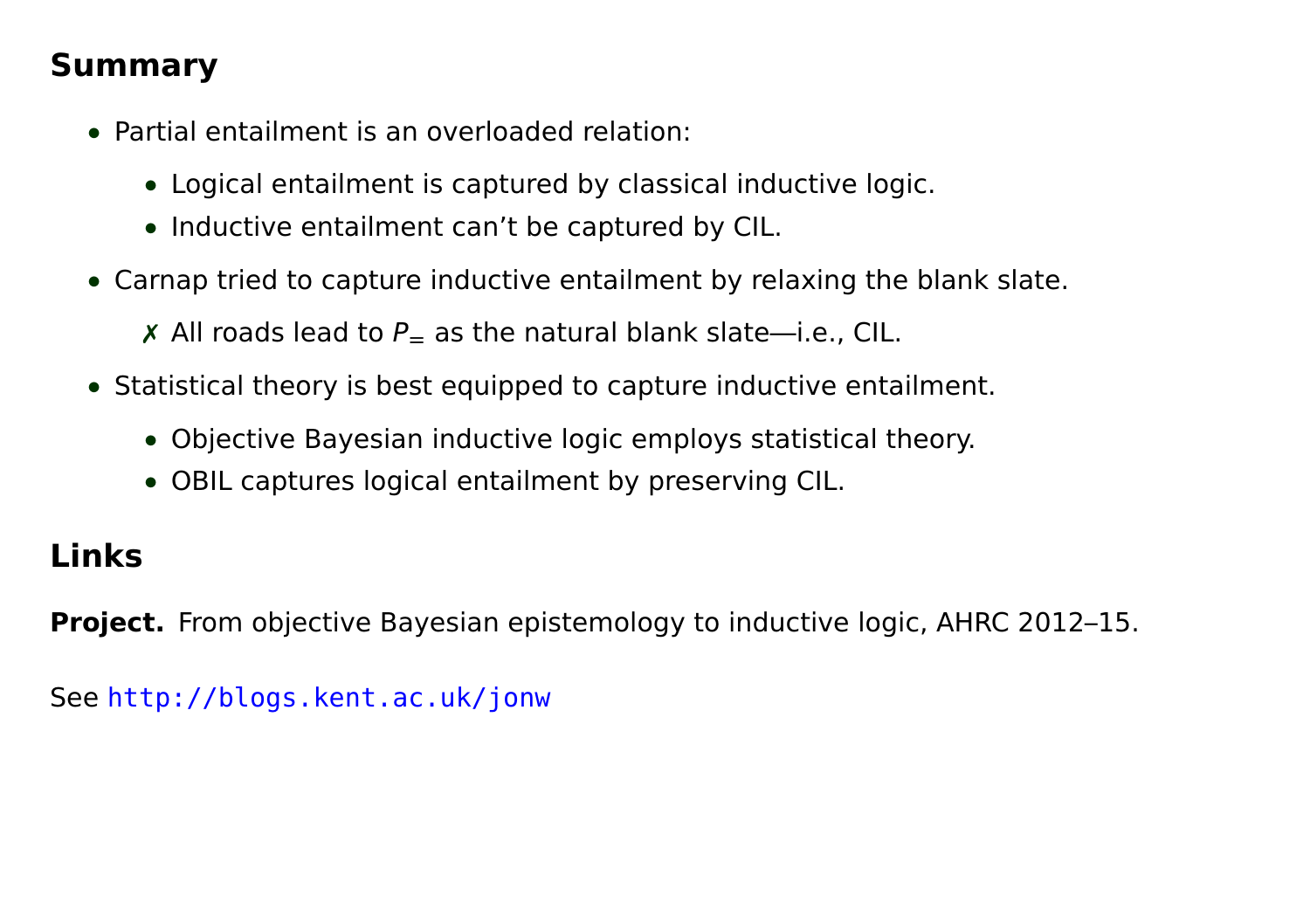# **Bibliography**

- <span id="page-41-2"></span><span id="page-41-0"></span>Carnap, R. (1945). On inductive logic. Philosophy of Science, 12(2):72–97.
- <span id="page-41-7"></span>Carnap, R. (1952). The continuum of inductive methods. University of Chicago Press, Chicago IL.
- <span id="page-41-4"></span>Carnap, R. (1971). A basic system of inductive logic part 1. In Carnap, R. and Jeffrey, R. C., editors, Studies in inductive logic and probability, volume 1, pages 33–165. University of California Press, Berkeley CA.
- <span id="page-41-6"></span>Gillies, D. (2000). Philosophical theories of probability. Routledge, London and New York.
- <span id="page-41-1"></span>Good, I. J. (1950). Probability and the weighing of evidence. Charles Griffin, London.
- <span id="page-41-5"></span>Good, I. J. (1965). The esimation of probabilities: an essay on modern Bayesian methods. MIT Press, Cambridge MA.
- <span id="page-41-8"></span>Good, I. J. (1980). Some history of the hierarchical Bayes methodology. Trabajos de Estadística y de Investigación Operativa, 31(1):489–519.
- <span id="page-41-3"></span>Kemeny, J. G. and Oppenheim, P. (1952). Degree of factual support. Philosophy of Science, 19(4):307–324.
- <span id="page-41-10"></span>Keynes, J. M. (1921). A treatise on probability. Macmillan, London, 1973 edition.
- <span id="page-41-9"></span>Kuipers, T. A. F. (1986). Some estimates of the optimum inductive method. Erkenntnis,